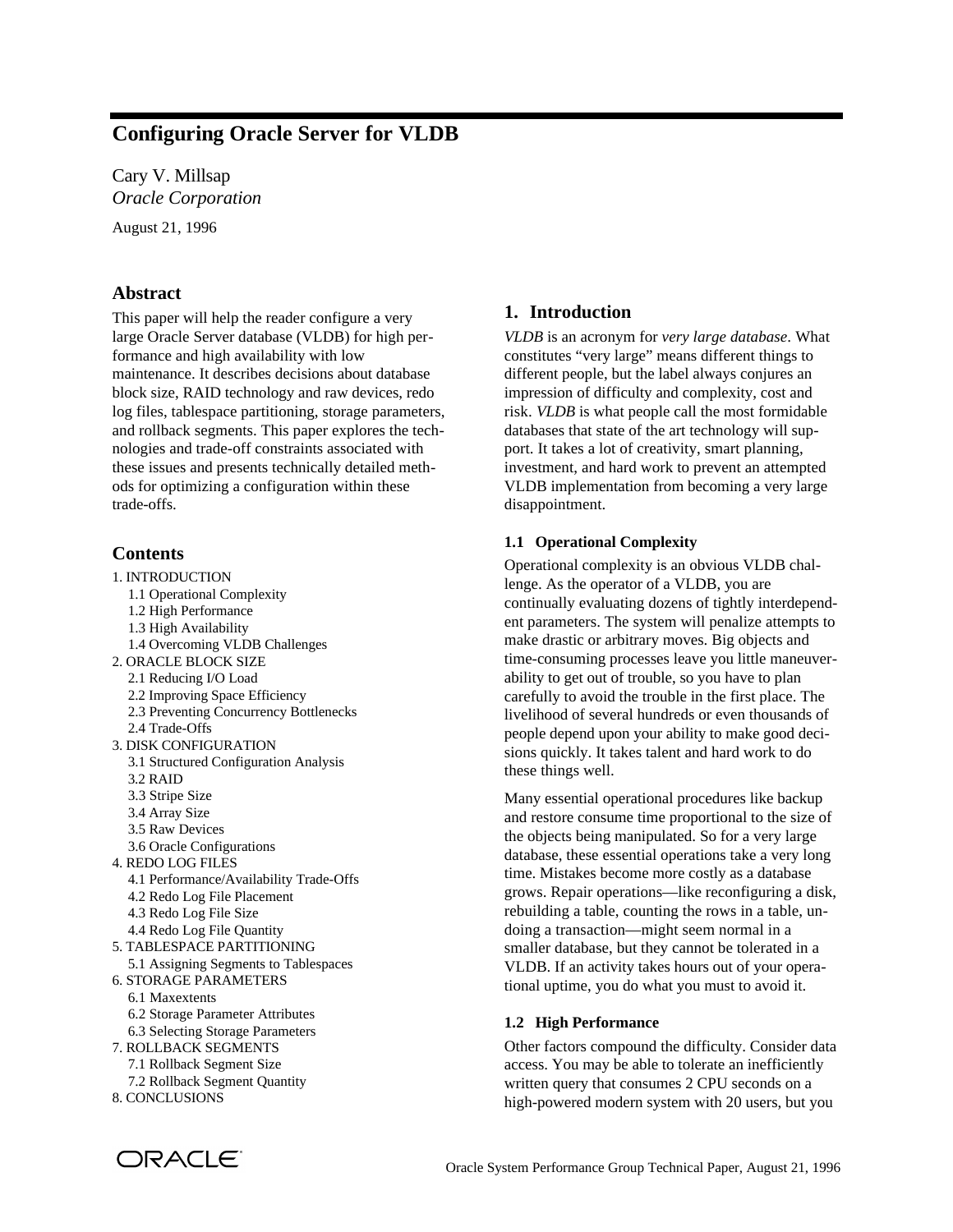cannot tolerate the same 2-second service time on a system with 1,200 users all fighting for latches, disks, and CPU cycles. Queries against VLDB data must be exceptionally well tuned, or the whole world falls apart.

There's more. Many VLDBs become "VL" in the first place because large numbers of simultaneous users and batch programs induce high transaction rates. Very high transaction rates put a lot of stress on the I/O subsystems associated with redo generation and database writing. And very high process concurrency puts a lot of stress on the latches and locks designed to serialize access to critical resources.

### **1.3 High Availability**

The more you think about it, the harder it seems. VLDBs are often the data sources driving mission critical applications with very high availability requirements. High-end database designers hear "seven-by-twenty-four" until we're nearly numb to the idea of how monumentally difficult it is—in the face of electrical and network failures, bad memory boards and disk controllers, application and operating system bugs, software and hardware upgrades, and occasionally even an imperfect operator—to achieve only seconds or minutes of system downtime each year. How does one detect and repair the logical corruption of hundreds or even thousands of gigabytes of data that can be caused by an operator entry error?

#### **1.4 Overcoming VLDB Challenges**

The way to overcome these challenges is to make your database seem as small as possible. You optimize both your configuration and your application to reduce load at every opportunity. You choose data structures that minimize query access I/O. You create applications with the lightest transactions that can possibly meet the application's functional requirements. You isolate the impact of component failures to the smallest possible subset of your data. You make your backup and recovery units as small as possible.

There are several aspects to doing VLDB well, including:

- Optimizing the functional process flow
- Optimizing the logical data model
- Optimizing the schema
- Constructing a reliable, high performance hardware configuration
- *Optimizing the physical database configuration*
- Optimizing the application SQL
- Optimizing the operating system and Oracle Server instance
- Creating correct, reliable operational procedures

In this paper, we investigate the physical database configuration decisions required to build a successful VLDB.

### **2. Oracle Block Size**

One of life's ironies is that on the day when your Oracle Server experience is the least it will ever be, you are required to type a value for the **db\_block\_ size** database parameter which will follow that database throughout its lifetime. It happens that the value you choose for your Oracle database's block size is of profound importance to the performance of your system. The following sections will alert you to some of the trade-offs you should consider before choosing the Oracle block size for your database.

Optimal Oracle block sizes for VLDB range from 4KB to 64KB. The most common VLDB block size is probably 8KB, with 16KB in second place. Oracle Server implementations on systems capable of very fast memory transfer of large memory objects can benefit from 32KB Oracle blocks and (theoretically, at least) 64KB. Under no circumstances of which I am aware should a VLDB operate with a 2KB block size, and there are only a few very special cases in which a 4KB block size would be appropriate for a VLDB. In [Millsap (1996)], I present a much deeper technical description of the issues we shall summarize here. $<sup>1</sup>$ </sup>

# **2.1 Reducing I/O Load**

-

The most important characteristic of the most difficult VLDB implementations in the world is the enormous I/O load on these systems. The owners of the best VLDBs in the world invest extensively into any technique possible for reducing the I/O load on their systems. Using big Oracle database blocks is



<sup>1</sup> Rather than tempt you to find an Oracle Corporation internal document that won't be easy to find, the special case for which 4KB blocks may be appropriate is the VLDB that consists of a huge number (thousands) of very small segments (smaller than 100KB each).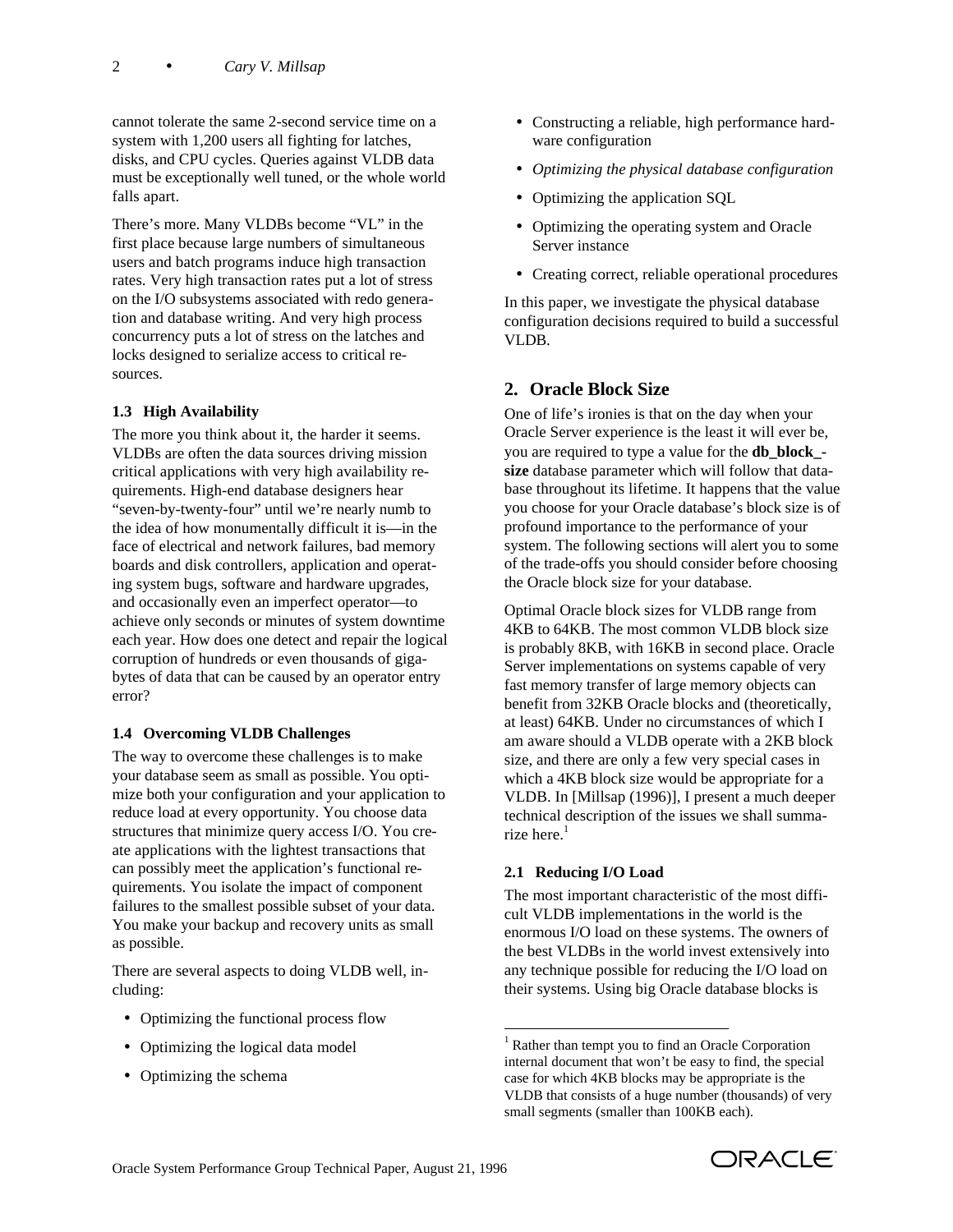one simple technique for reducing some of this I/O load.

- *I/O call overhead*—The hardware fixed overhead costs of any single I/O call dominate the total time for fulfillment of the call. Manipulating fewer bigger Oracle blocks thus yields a performance advantage over manipulating more smaller blocks.
- *Index performance*—Index performance is inversely proportional to the height of the B\*-tree index structure. Larger Oracle blocks allow for storage of more keys per block, which yields shallower, wider indexes with better search performance.
- *Reduced chaining*—Oracle Server uses *chaining* to store table, data cluster, or hash cluster rows that will not fit into a single database block. Chaining of row pieces across multiple blocks results in multiple I/O calls per manipulated row. Bigger Oracle blocks reduce the probability that a row will require chaining, hence reducing the total number of I/O calls in the system.

#### **2.2 Improving Space Efficiency**

Oracle Server stores a small amount of overhead in each Oracle block whose size is constant, irrespective of the amount of data stored within the block. Thus, the fewer blocks stored in a database, the less total fixed overhead that database will consume. For very small segments, the fixed overhead savings can be overwhelmed by wasted space present in the last few unused blocks of a segment, but this waste is itself generally overwhelmed by imprecise storage parameters.<sup>2</sup> For very large segments, using a larger Oracle block size saves roughly two to six percent in total database volume. This savings translates to valuable performance and operational cost benefits, especially noticeable in backup/restore times.

#### **2.3 Preventing Concurrency Bottlenecks**

Using bigger Oracle blocks increases the risk of concurrency bottlenecks unless the physical database architect understands how to use the **initrans** and **maxtrans** storage parameters. The value of **initrans** should be set to the maximum number of transactions that will be expected to simultaneously transact

within the block.<sup>3</sup> Hence, if you were to rebuild your database with *k* times larger Oracle blocks, then you should increase your **initrans** values by a factor of *k* as well. To enable dynamic growth of the "transaction entry table list," you must also set **maxtrans** to a value larger than **initrans**. 4

Failing to choose proper values of **initrans** or **maxtrans** for your database segments can cause waits in user sessions. Sessions that update Oracle blocks with this problem will prevent other sessions from obtaining entries in the block's data structure that enables reconstruction of read-consistent queries in that block. The so-called *ITL contention* that results can be detected by database administrators who monitor **v\$lock**. They will see a session waiting for a **TX** (transaction enqueue) lock in lock mode **4** (share).

You can completely avoid these problems by using sound techniques described in the standard Oracle Server documentation for setting **initrans** and **maxtrans** for database segments.

#### **2.4 Trade-Offs**

l

Although larger-than-normal Oracle block sizes are good for VLDBs, there are limits to the maximum Oracle block size you should choose.

- *Physical I/O size*—The size of an Oracle database block should not exceed the maximum size of a physical read. Be aware also that the size of an operating system physical read also constrains the actual size of batched reads on fulltable scans. For example, if your Oracle block size is 32KB and your multiblock read count is 32, you very likely will not be fetching  $1MB = 32 \times 32KB$  per I/O call.
- *Redo size*—The Oracle Server redo log writer (LGWR) writes entire Oracle blocks to the on-line redo log files for transactions that are executed on tablespaces that are in hot backup mode. Hence, your desire to reduce your system's redo volume during hot backups may motivate you to limit your Oracle database block size.
- *Memory copy size*—If you choose your Oracle block size to be larger than the amount of memory that your operating system or hardware architecture will support in one operation, you



<sup>&</sup>lt;sup>2</sup> As we shall discuss later, having storage parameter imprecision is actually a good trade-off compared to the operational costs of administering very precise storage parameters in most VLDBs.

<sup>3</sup> *Transact* here means "performs an **insert**, **update**, **delete**, or **select…for update**."

<sup>4</sup> This "transaction entry table" is formally called the *interested transactions list*, or *ITL*.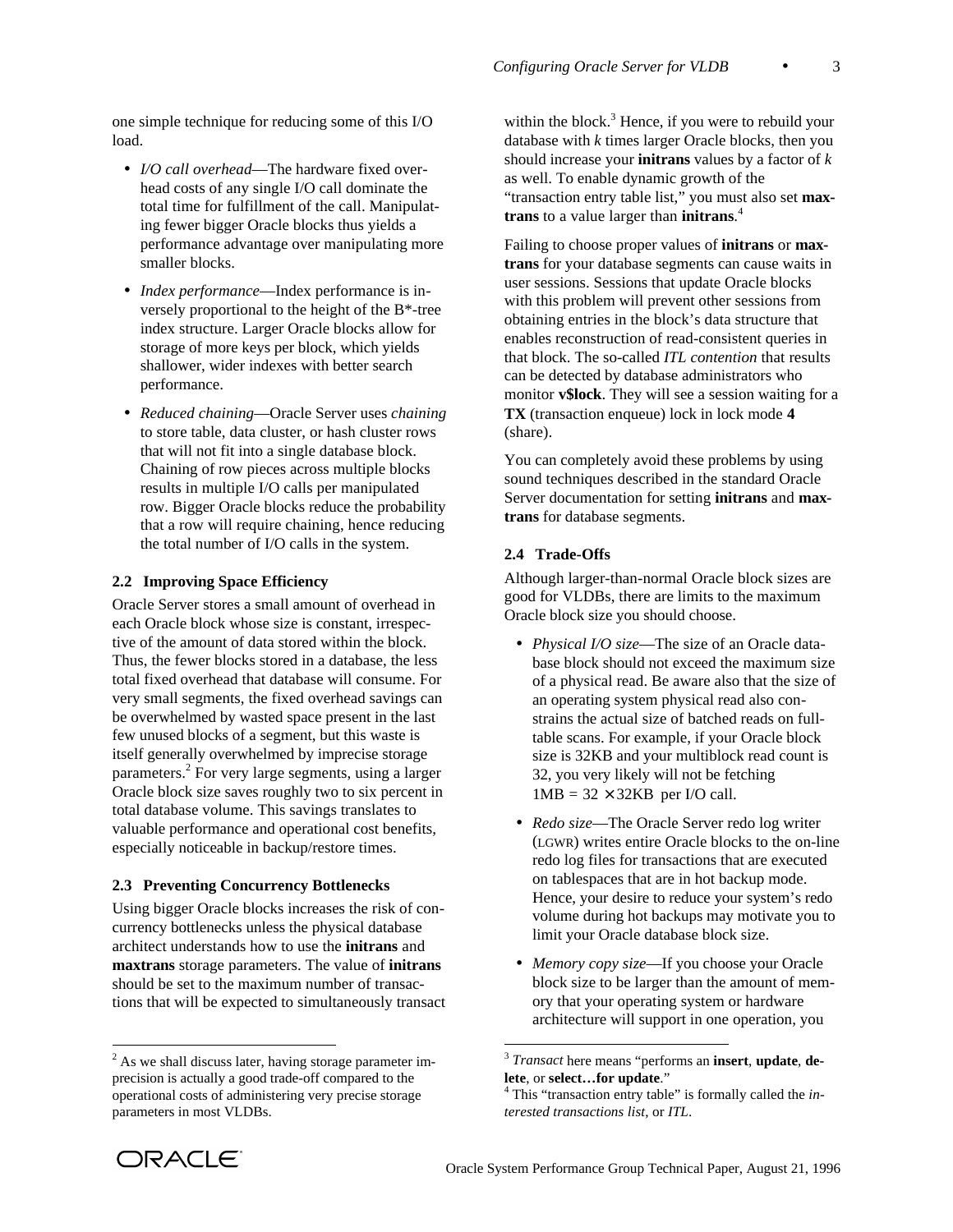may note higher CPU loads and performance degradation associated with manipulating large blocks in the SGA.

 • *Concurrency limitations*—The maximum allowable value for **initrans** and **maxtrans** is 255. If your Oracle block size gets so large that more than 255 transactions will routinely attempt to update a single Oracle block at the same time, then your block size is too large. The chances of this occurring to you are slim to none: if you actually tried to put 255 concurrent transactions on one block, the resulting latch contention would be so severe that you'd have to increase **pctfree** for the segment.

# **3. Disk Configuration**

A good database server is at its heart a reliable, highperformance I/O manager that must operate within its owner's economic constraints. Understanding this makes it easy to understand why I/O subsystem configuration is such an important topic for the architect of any VLDB application.

### **3.1 Structured Configuration Analysis**

At the highest level of abstraction, defining system requirements is easy, because everyone has the same three desires: *fast*, *reliable*, and *inexpensive*. However, when we convert these general philosophical goals into something real, we are confronted with trade-off decisions. To navigate these conflicts, you must do two things well: (1) know your goals, and (2) know your technology. The trick is to find the right *mixture* of fast, reliable, and inexpensive to meet your specific business needs. It seems that the right mixture is never the same for you as it is for your neighbor.

Architectural constraints come at us from two directions: (1) there are economic constraints, and (2) there are technology constraints. Economic constraints you already understand very well, and I'm sure you wish you didn't have to deal with them. However, even in an imaginary universe in which you're permitted to buy as much hardware and software as you could possibly want, you'd still face technology constraints.

For example, let's say that you have an OLTP application, and you have optimized your disk configuration for Oracle Server data files to give uncompromised random I/O performance at the expense of some sequential I/O performance degradation. This may seem like a low-impact tradeoff for OLTP because Oracle Server OLTP I/O to data files consists predominantly of massive numbers of well behaved indexed or hash-based reads, and massive numbers of scattered DBWR writes.

However, your first index rebuild event on a disk array containing data accessed at a high concurrency level may well consume 300–500 percent more time than if you had used a different disk configuration. Your decision intended to optimize on-line performance without compromise has directly reduced your system's availability by extending the duration of index unavailability during the index rebuild.

There are hundreds of lessons like this one that make us appreciate the importance and difficulty of knowing your requirements and knowing your technology. The most important tool you can have is a structured analysis method that helps you ask all the right questions. In this paper, we will structure our analysis of I/O subsystem construction by decomposing *performance*, *availability*, and *cost* as follows:

### *Performance*

random read performance random write performance sequential read performance sequential write performance impact of concurrency

#### *Availability*

outage frequency outage duration performance degradation during outage

#### *Cost*

acquisition cost operational cost

In this paper, we evaluate several tools and techniques in the context of these categories, which are described in the following sections.

### *3.1.1 Performance*

- *Random read performance*—Examples include indexed or hash-based queries, and rollback segment reads. Presumably this category includes the bulk of the read calls executed on a high-volume OLTP system. For a data warehouse, this category may represent only a small fraction of total load.
- *Random write performance*—Examples include all DBWR writes of data, index, and undo (rollback) segments. This category accounts for a significant proportion of total write calls on an

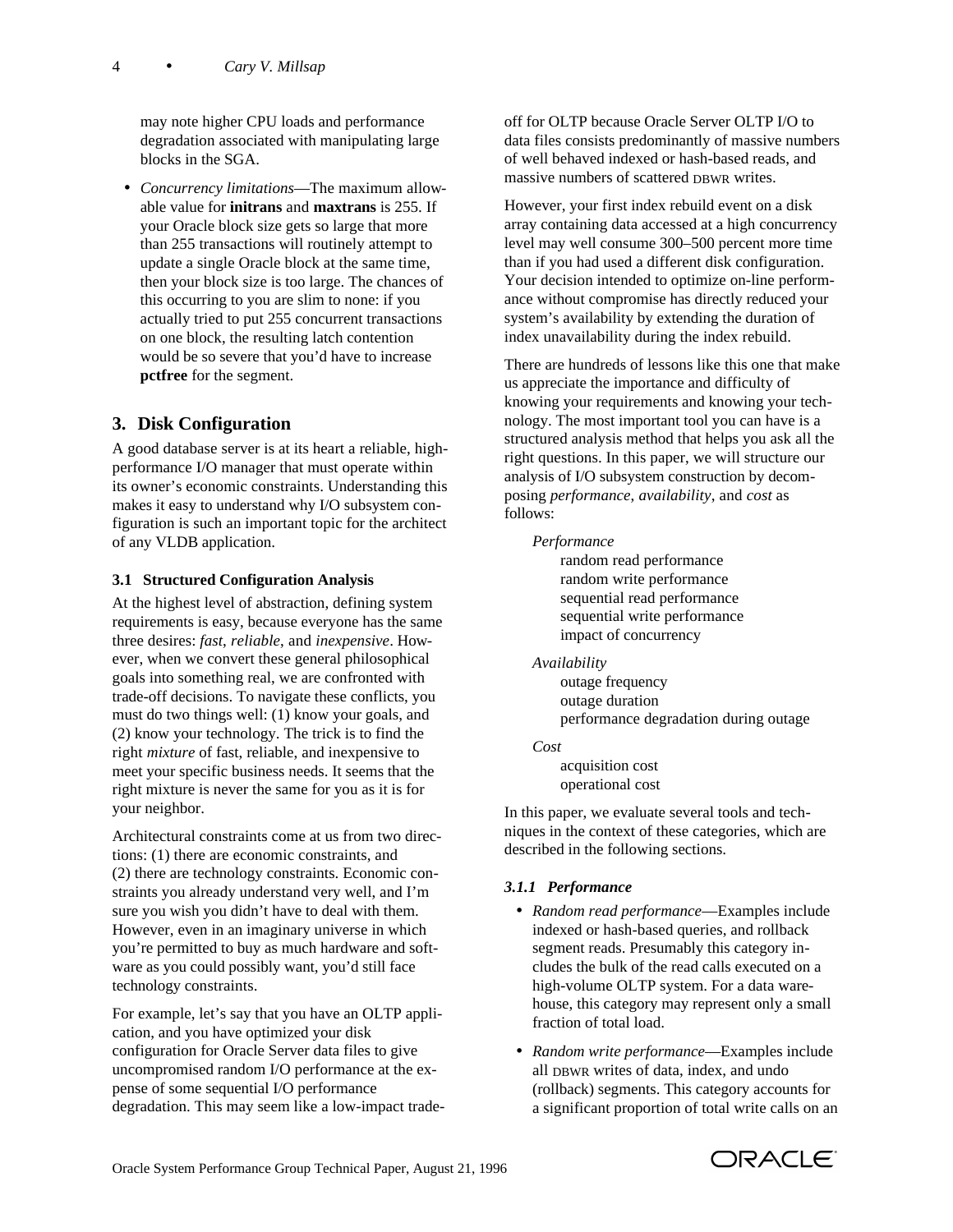OLTP system during normal operation. There may be little or no regular random write activity on a data warehouse.

- *Sequential read performance*—Examples include backups, full-table scans, index creations, parallel queries, temporary segment reads, and recovery and roll-forward from archived redo log files. Even for well optimized OLTP applications, this category still accounts for a considerable proportion of total load, especially on OLTP systems with heavy batch processes. On a data warehouse, sequential reads may account for nearly all of the system's read calls.
- *Sequential write performance*—Examples include LGWR writes, temporary segment writes, direct-path data loads, index creations, tablespace creations, and data restore operations. Designers who are focused on transaction and query processing sometimes forget this category. But initial data uploads and operational maintenance in any type of Oracle database generate a lot of sequential-write load.
- *Impact of concurrency*—In each of the categories named above, the architect should consider the impact of varying concurrency levels.

#### *3.1.2 Availability*

- *Outage frequency*—Outage frequency is the expected number of occurrences of a possible outage per unit of time. Outage frequency is specified with the MTTF (mean time to failure) metric. For example, a disk drive with an MTTF of 200,000 hours can be expected to fail only once every 23 years.
- *Outage duration*—Outage cost may be expressed in dollars, which in turn can be expressed as a function of outage duration. Outage cost for a given event is proportional to the MTTR (mean time to repair) metric for that event—the longer the outage duration, the higher the outage cost.
- *Performance degradation during outage* Different disk configurations yield different performance levels during outage events. Some configurations have no fault tolerance whatsoever; some configurations provide service during fault at degraded performance levels; and some configurations provide performance at full strength during different types of outage. It is important to match your hardware's outage deg-

radation levels with your application's requirements.

### *3.1.3 Cost*

- *Acquisition cost*—Acquisition cost is the economic cost of purchasing the system.
- *Operational cost*—Operational cost is the cost of running and maintaining the system. Operational costs include both maintenance costs that depend on the reliability of the system and administrative costs that depend on the complexity of the system. For example, a system that requires less easily obtainable (e.g., smarter or better trained) operators and repair technicians will cost more to operate.

### *3.1.4 Analysis Method*

Decomposing performance, reliability, and cost this way gives us important tools to design a good system. It allows us to evaluate the trade-offs both within a category (e.g., random read performance *vs*. sequential write performance) and understand one category in terms of another (e.g., the strong link between sequential write performance and outage duration).

These categories also formalize the way we think about our system. For example, understanding the decomposition of reliability allows us to view the dimensions of outage independently: (1) we can focus on reducing the frequency of an outage whose cost we know we cannot tolerate, or (2) we can focus our efforts on reducing the duration of an outage we know we cannot prevent. And it reminds us that outage duration is partly a reliability issue and partly a performance issue.

The following sections will help guide you through a high-level analysis of the performance, availability, and cost trade-offs in Oracle Server I/O subsystem design. The aim of this section is to help you better understand your goals and technology options to help you make more informed decisions, so you can get the best results from your investment.

### **3.2 RAID**

In second place behind the human being, the most unreliable mission-critical component of a computing system is the disk drive. To improve disk reliability, most hardware vendors today market disk array systems called *RAID*—redundant arrays of inexpensive disks. RAID offers high-performance, fault-resilient I/O subsystems using less expensive

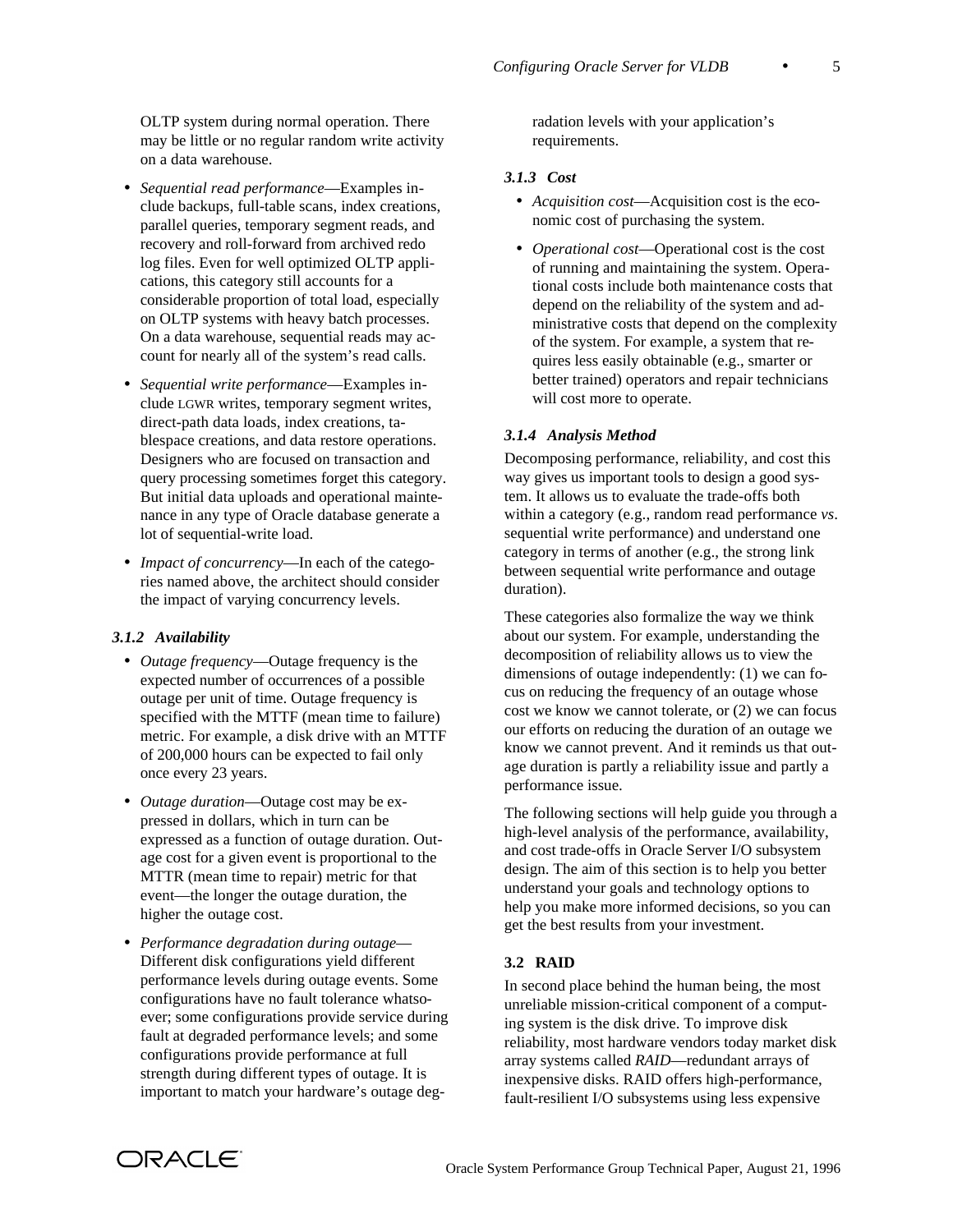disk drive technology than that found on traditional high-availability mainframe systems.

The term *RAID* was created in a 1987 paper published by Patterson, Gibson, and Katz at the University of California [Patterson et al. (1988)]. The numeric levels of RAID represent different organizations of common minicomputer disk technology to accomplish performance and reliability goals at low cost.

The primary RAID levels that the Oracle VLDB architect should understand are levels 0, 1, 0+1, 3, and 5. Figure 1 summarizes the principal concepts of these RAID configurations. Note that hardware vendors can choose to implement RAID's striping and mirroring functions either in hardware or in software. These choices affect the number and types of special controllers required for implementation.

The performance advantages of RAID configurations are stunning. By distributing physical I/Os uniformly across an array of disk drives, striped RAID configurations provide unmatched response time and throughput statistics. A five-disk striped RAID 0 array can serve almost nine times as many random I/Os as a configuration of five independent disks with equivalent response times. The same five-disk striped array can provide almost five times the sequential I/O throughput of an independent disk configuration of equal size.

The reliability advantages of RAID are equally impressive. A disk system using one hundred 200,000 hour MTTF disk drives configured in a nonredundant organization has a system mean time to data loss (MTTDL) of less than 83 days. The same 100-disk system configured in a redundant RAID organization has an MTTDL of about 26 years [Chen et al. (1992), 161–163]. Mean-time-torecovery advantages of RAID are excellent as well. You can pull an active drive out of a RAID level 5 disk tray, and the system will continue without missing a beat.

However, each RAID configuration bears unique costs. You may find that the RAID configuration you really need is too expensive, and that the only configurations you can afford impose too many other compromises. The Oracle system architect must navigate a twisty maze of complex trade-offs when deciding how to use RAID.

Several authors do a brilliant job of describing RAID configurations and evaluating RAID organizations on the basis of reliability, performance, and cost [Chen et al. (1994); Gui (1993); Sun (1995); and

many others]. The following sections contain summaries of these concepts with concrete recommendations about when and how to use each type of RAID configuration for Oracle Server applications.

# *3.2.1 Definitions*

Studying RAID literature can be confusing because the authors in the market seem to interpret the definitions however they like. To make this paper as simple as we can, let's define some important terms before going on.

- *Array*—RAID configurations at levels 0, 0+1, 3, and 5 group disks into collections called *error correction groups* or *disk arrays*. We shall call a group of disks that make up an error correction group an *array.*
- *Stripe*—S*triping* is a hardware or software capability in which logically contiguous data are written in pieces that are distributed across the disks in an array.<sup>5</sup> These pieces are called *striping segments* or *stripes*.

In reading this document, it will be important to remember that an *array* is a collection of disks, and that *stripes* are the pieces that are distributed across an array. The following picture shows one disk array containing five disks. Each disk contains five stripes, for a total of 25 stripes in the entire picture.



-

 $<sup>5</sup>$  Note that *striping* is spelled with one  $p$ , as opposed to</sup> *stripping* with two *p*'s, which is what one does to old paint.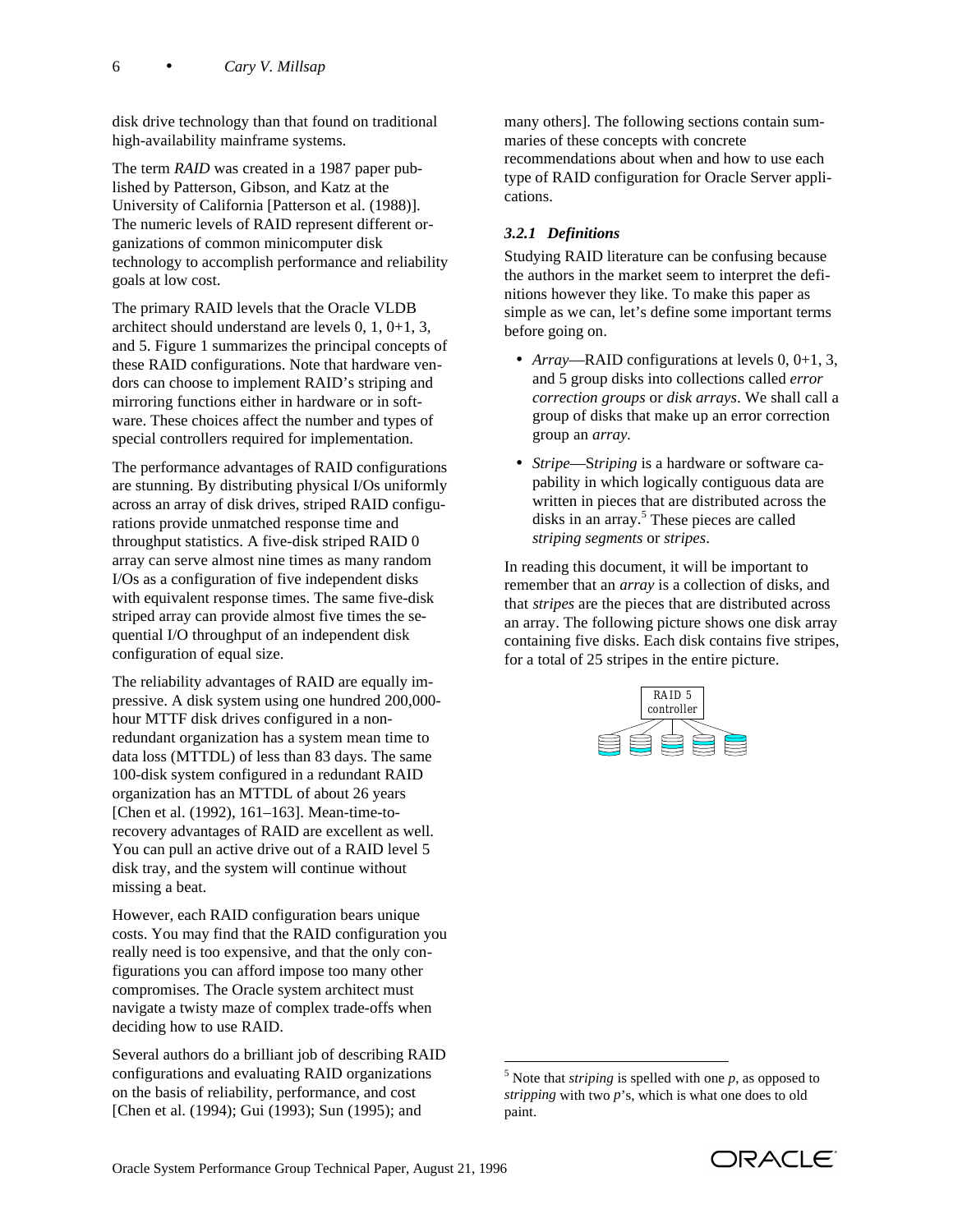

**Figure 1.** Overview of RAID hardware architectures.

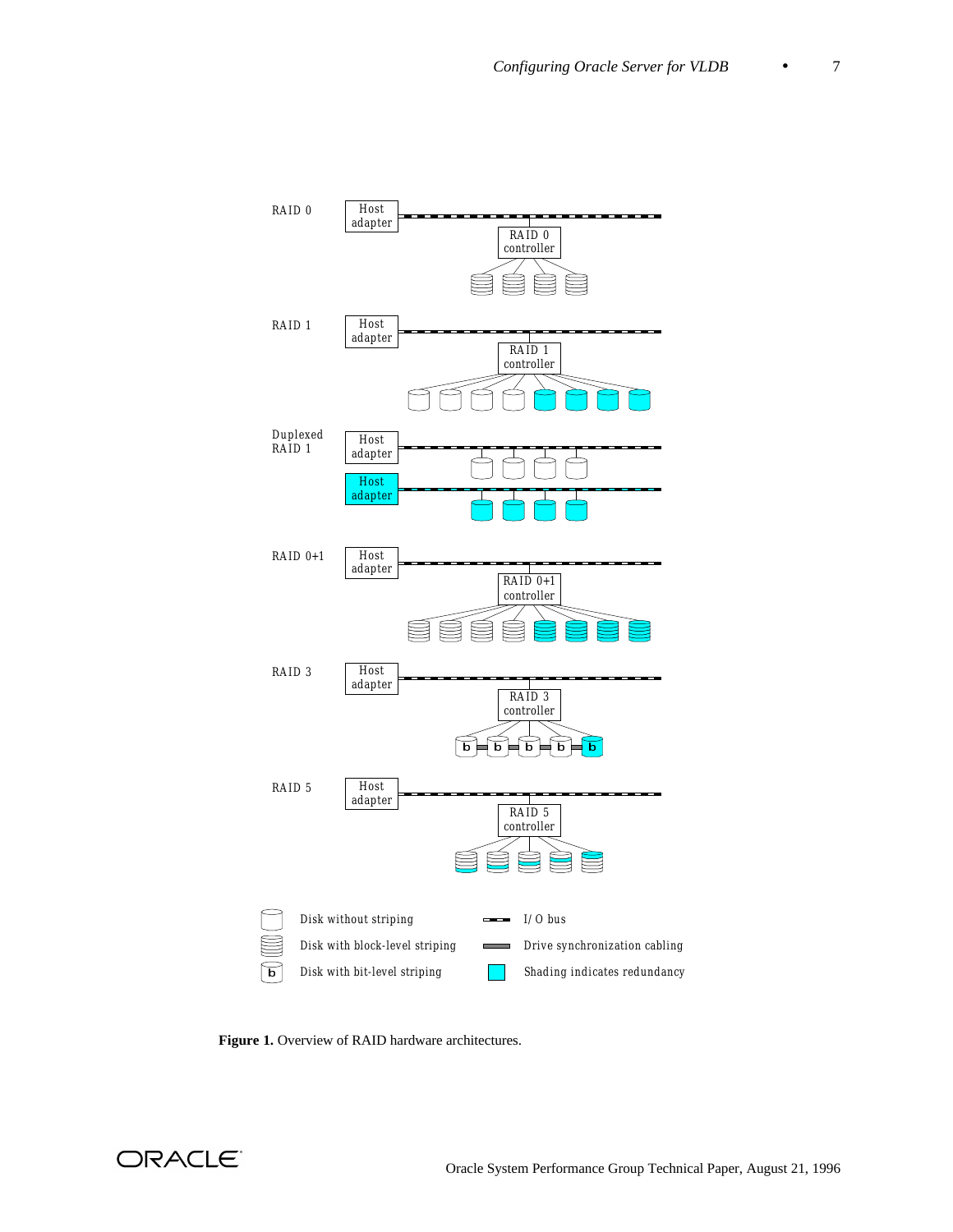### *3.2.2 Nonredundant Striping (RAID Level 0)*

RAID 0 is a nonredundant disk configuration that may be striped. Properly configured striping yields excellent I/O response times for high concurrency random I/O and excellent throughput for low concurrency sequential I/O. Selection of stripe size for an array requires careful consideration of trade-off constraints. We shall discuss the details of stripe size optimization in a later section.

Nonredundant disk is useful only for environments in which capital acquisition cost constraints outweigh system reliability requirements.

- *Random read performance*—Excellent under all concurrency levels if each I/O request fits within a single striping segment. Using a stripe size that is too small can cause dramatic performance break-down at high concurrency levels.
- *Random write performance*—Same as random read performance.
- *Sequential read performance*—Excellent with fine-grained striping at low concurrency levels. Also excellent at high concurrency levels if each I/O fits within a single striping segment. Using stripe sizes that are too small causes dramatic performance break-down at high concurrency levels.
- *Sequential write performance*—Same as sequential read performance.
- *Outage frequency*—Poor. Any disk failure will cause application outage requiring Oracle media recovery for every application with data stored in the failed disk's array.
- *Outage duration*—Poor. The duration of a RAID 0 outage is the time required to detect the failure, replace the disk drive, and perform Oracle Server media recovery.
- *Performance degradation during outage*—Poor. Any disk failure incurs total blackout for all applications requiring use of the array containing the failed disk until Oracle media recovery is complete.
- *Acquisition cost*—Excellent. RAID 0 is the least expensive of all RAID configurations to implement.
- *Operational cost*—Fair to poor. Operational costs of dealing with frequent media recoveries may outweigh the acquisition cost advantages of RAID 0 over redundant configurations. In-

creasing capacity requires either purchase of one or more entire arrays, or reconfiguration of the existing arrays. Training is required to configure striped disk arrays for optimal performance.

### *3.2.3 Mirroring (RAID Level 1)*

Mirroring is the VLDB architect's fundamental tool for reducing the frequency of disk outage. Mirrored disks are systems in which identical copies of your data are written to two or more disks on every write call, enabling your application to keep running as long as at least one image is left undisturbed.

In spite of some write performance degradation relative of mirroring relative to nonredundant configurations, mirrored disks yield the best write performance of the fault resilient disk configurations. Mirroring is especially valuable for Oracle data files holding files with high write rates. Many Oracle architects use mirroring to protect on-line and archived redo log files even when cost constraints prohibit mirroring the entire disk subsystem.

Multiplexing host adapters, busses, and power supplies makes a mirrored system even more impervious to hardware failure. In a multiplexed mirrored configuration, *n*-way redundant writes are performed in software to *n* identical host adapters. Several Oracle customers today use three-way multiplexed ("triplemirrored") configurations to provide flexibility for data restore operations. Triple mirroring provides the normal fault resilience of duplexed mirroring and allows a database administrator to restore the database to a past point in time without using tapes. We shall discuss one triple mirroring technique in a later section.

- *Random read performance*—Good. If the implementation uses read-optimizing RAID 1 controllers, then marginally better than an independent disk; otherwise, identical to an independent disk. An optimizing RAID 1 controller will service a read request by reading only the image whose drive requires the smallest I/O setup cost, leaving the other disk(s) in the mirror group free to service other read requests in parallel.
- *Random write performance*—Good. If the implementation uses read-optimizing RAID 1 controllers, then marginally worse than an independent disk; otherwise, identical to an independent disk. Although the mirrored writes can execute in parallel, the speed of a write call is constrained by the speed of the slowest of the

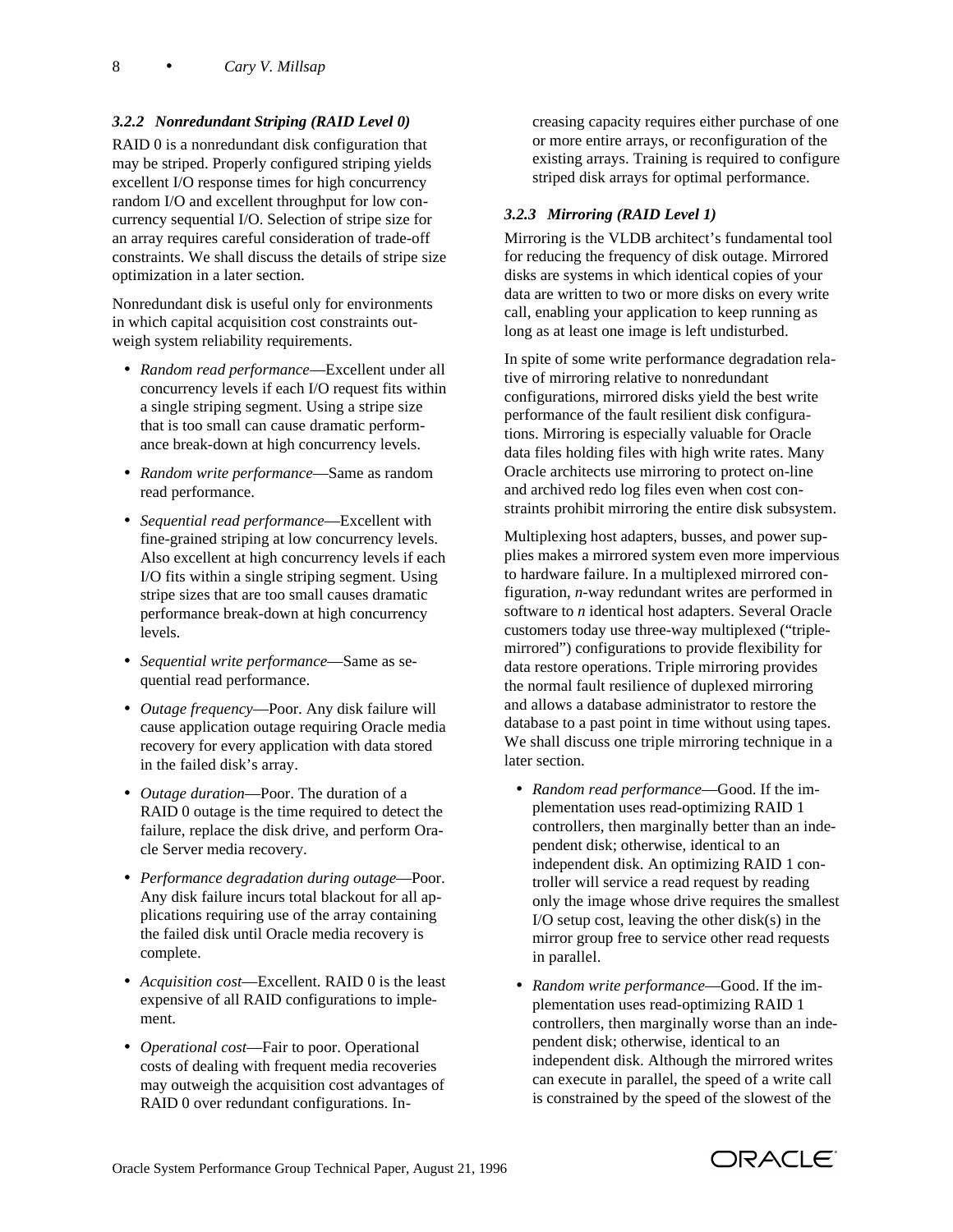mirrored writes. The cost of an *n*-way RAID 1 write is  $max(w_1, w_2, ..., w_n)$ , where  $w_i$  is the cost of writing to the *i*th mirror piece. Readoptimizing controllers desynchronize mirrored disk drive states, making  $w_i \neq w_j$  for  $i \neq j$ .

- *Sequential read performance*—Fair. See random read performance. Throughput is limited to the speed of one disk.
- *Sequential write performance*—Fair. See random write performance. Throughput is limited to the speed of one disk.
- *Outage frequency*—Excellent. An *n*-way mirrored disk system can withstand up to  $n-1$  disk failures per mirror set without incurring application outage. However, RAID 1 does not eliminate the host adapter, I/O bus, RAID controller, power supply, firmware bugs, or software bugs as single points of failure. Multiplexing eliminates the hardware failure points. An *n*way multiplexed disk system can withstand up to  $n-1$  host adapter, I/O bus, or power supply failures per plex, *and* up to  $n-1$  disk failures per mirror set without incurring application outage. Multiplexed mirrored disk is the most faultresilient configuration available.
- *Outage duration*—Excellent. The duration of a partial outage involving  $n-1$  or fewer drives in one or more mirror groups or  $n - 1$  components in a multiplex is the amount of time required to replace the failed component. During this time there will be no application outage. The duration of a data loss outage involving *n* drives in a mirror group or *n* components in a plex is the same as the duration of a RAID 0 outage. During this time, there will be full application blackout.
- *Performance degradation during outage* Excellent. There is no performance degradation incurred by taking a RAID 1 disk off-line. However, upon replacement of a failed drive, the resilvering operation for the fresh drive will compete with all other I/O to the repaired mirror group, causing significant performance degradation for applications reading or writing the repaired mirror group for the duration of the reconstruction. On an *n*-way multiplexed implementation, up to  $n-1$  host adapter, I/O bus, or power supply failures incur no performance degradation during outage.
- *Acquisition cost*—Poor. Capacity cost for *n*-way mirroring is *n* times that of equivalent RAID 0

capacity. RAID 1 implementations require special RAID 1 controllers in addition to the same number of host adapters required by RAID 0 implementations. *n*-way multiplexed RAID 1 requires *n* times as many host adapters as RAID 1 but no special RAID 1 controllers. Total multiplexed disk capacity is constrained by I/O subsystem host adapter bay capacity because *n*way multiplexing consumes *n* times more adapter slots than non-multiplexed configurations.

 • *Operational cost*—Fair. Costs include training of staff in effective administration of the mirrored system, costs to develop custom software to integrate mirroring procedures into scheduled maintenance operations, and so on.

#### *3.2.4 Striping and Mirroring (RAID Level 0+1)*

Striping and mirroring can be combined to form what many people today call "RAID  $0+1$ ."<sup>6</sup> RAID 0+1 unites all of the advantages and disadvantages of RAID levels 0 and 1: excellent performance and excellent fault resilience with high acquisition cost. Duplexed mirroring of striped disk arrays is the superior configuration for mission critical, high volume OLTP applications.

- *Random read performance*—Excellent under all concurrency levels if each I/O request fits within a single striping segment. Using a stripe size that is too small can cause dramatic performance break-down at high concurrency levels. Marginally better than RAID 0 if using RAID 1 read optimization.
- *Random write performance*—Excellent, with excellent high-concurrency performance. Marginally worse than RAID 0, but much better than RAID 5. See section on RAID 1 random write performance.
- *Sequential read performance* Excellent under all concurrency levels if each I/O request fits within a single striping segment. Using a stripe size that is too small can cause dramatic performance break-down at high concurrency levels. Marginally better than RAID 0 if using RAID 1 read optimization.



-

 $6$  Note that the inventors of RAID terminology include the provision for "RAID 0+1" within the term RAID 1 itself [Chen et al. (1994), 153]. Hardware vendors appear to have guaranteed the term "RAID 0+1" a rich and happy life.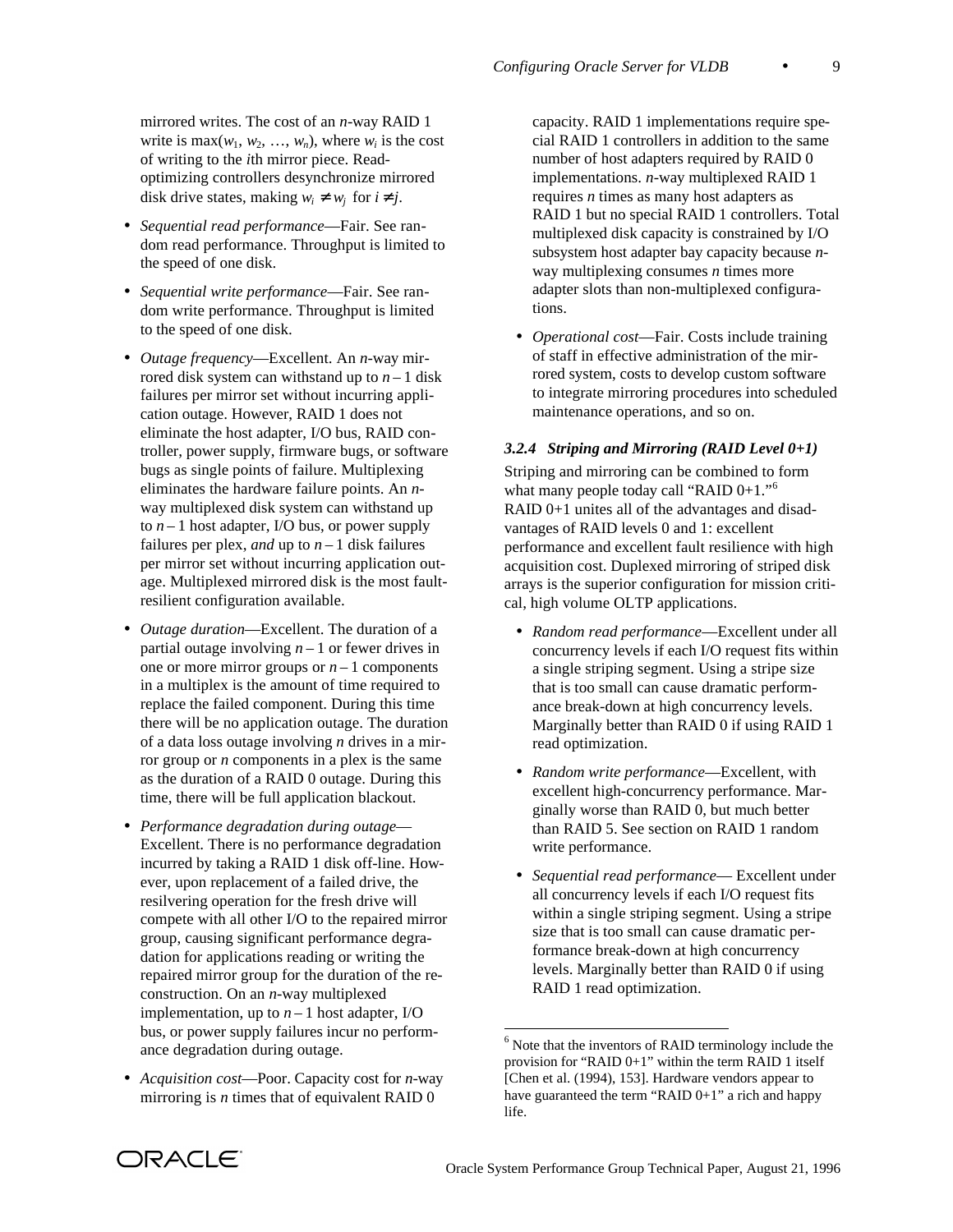- *Sequential write performance*—Excellent. Marginally worse than RAID 0, but better than RAID 5. See section on RAID 1 random write performance. Using a stripe size that is too small can cause dramatic performance breakdown at high concurrency levels.
- *Outage frequency*—Excellent. Same as RAID 1.
- *Outage duration*—Excellent. Same as RAID 1.
- *Performance degradation during outage* Excellent. Same as RAID 1.
- *Acquisition cost*—Poor. Same as RAID 1 with potential added cost for striping hardware or software.
- *Operational cost*—Fair. Optimizing striped configurations requires training, as does integrating mirror operations into maintenance procedures. Increasing disk capacity requires addition of entire arrays or reconfiguration of existing arrays.

# *3.2.5 Bit-Interleaved Parity (RAID Level 3)*

RAID 3 is one answer to the high cost of 1-for-1 redundancy of RAID 1. In a RAID 3 configuration, disks are organized into arrays in which one disk is dedicated to storage of parity data for the other drives in the array. The RAID 3 striping unit is 1 bit. The configuration has the property that any single data drive's data can be reconstructed given the data of the remaining drives on its array using an exclusive-or operation.

The primary advantage of RAID 3 is that its acquisition cost is much less than that of RAID 1. However, its poor random I/O performance and its poor performance during partial outage make RAID 3 generally unsuitable for most Oracle Server applications. RAID 3 best suits an Oracle application whose economic constraints outweigh its reliability requirements, whose reads are mostly poorly optimized full-table scans, and which performs virtually no inserts, updates, or deletes.

- *Random read performance*—Poor. Drive synchronization prohibits parallelization of small random read calls. Poor high-concurrency performance.
- *Random write performance*—Poor. Drive synchronization also prohibits parallelization of small random write calls. Poor highconcurrency performance.
- *Sequential read performance*—Very good for low concurrency applications; worse for higher concurrency applications.
- *Sequential write performance*—Very good for low concurrency applications; worse for higher concurrency applications.
- *Outage frequency*—Good. A RAID 3 system can withstand the loss of any single disk on a given array without incurring application outage. Loss of two disks on an array incurs outage that must be repaired by media recovery. Note that the resilience of a RAID 3 implementation degrades as the number of disks per array increases, and that this resilience degradation in fact occurs at a higher rate than the acquisition savings noted above. For example, doubling the number of drives in a RAID 3 array from 5 to 10 will save approximately 14% in acquisition costs (see section on RAID 3 acquisition cost), yet doubling the array size increases the outage frequency of an array by 100%.
- *Outage duration*—Good. Duration of partial outage caused by loss of one disk in an array is the amount of time required to detect the failure and replace the drive. Duration of full outage caused by loss of two or more disks in an array, a host adapter, bus, or other nonredundant component includes the time required to perform Oracle Server media recovery.
- *Performance degradation during outage*—Fair. Loss of a dedicated parity drive incurs no performance penalty upon the application until the drive is replaced. Loss of a data drive incurs a significant performance penalty upon the application before the drive is replaced because every I/O to the array with the failed drive will require a calculation in turn requiring I/O on every other drive in the array. These I/Os cannot be parallelized within an array. Upon replacement of any failed RAID 3 drive, the I/O required to reconstruct the data on the replacement drive will compete with all other I/O to the array, causing performance degradation.
- *Acquisition cost*—Fair. Disk capacity cost is  $g/(g-1)$  times the cost of equivalent RAID 0 capacity, where *g* is the number of disks in an array, plus the additional cost of special drivesynchronized disks and special controllers required for RAID 3. Thus, the acquisition cost of RAID 3 is always greater than the cost of

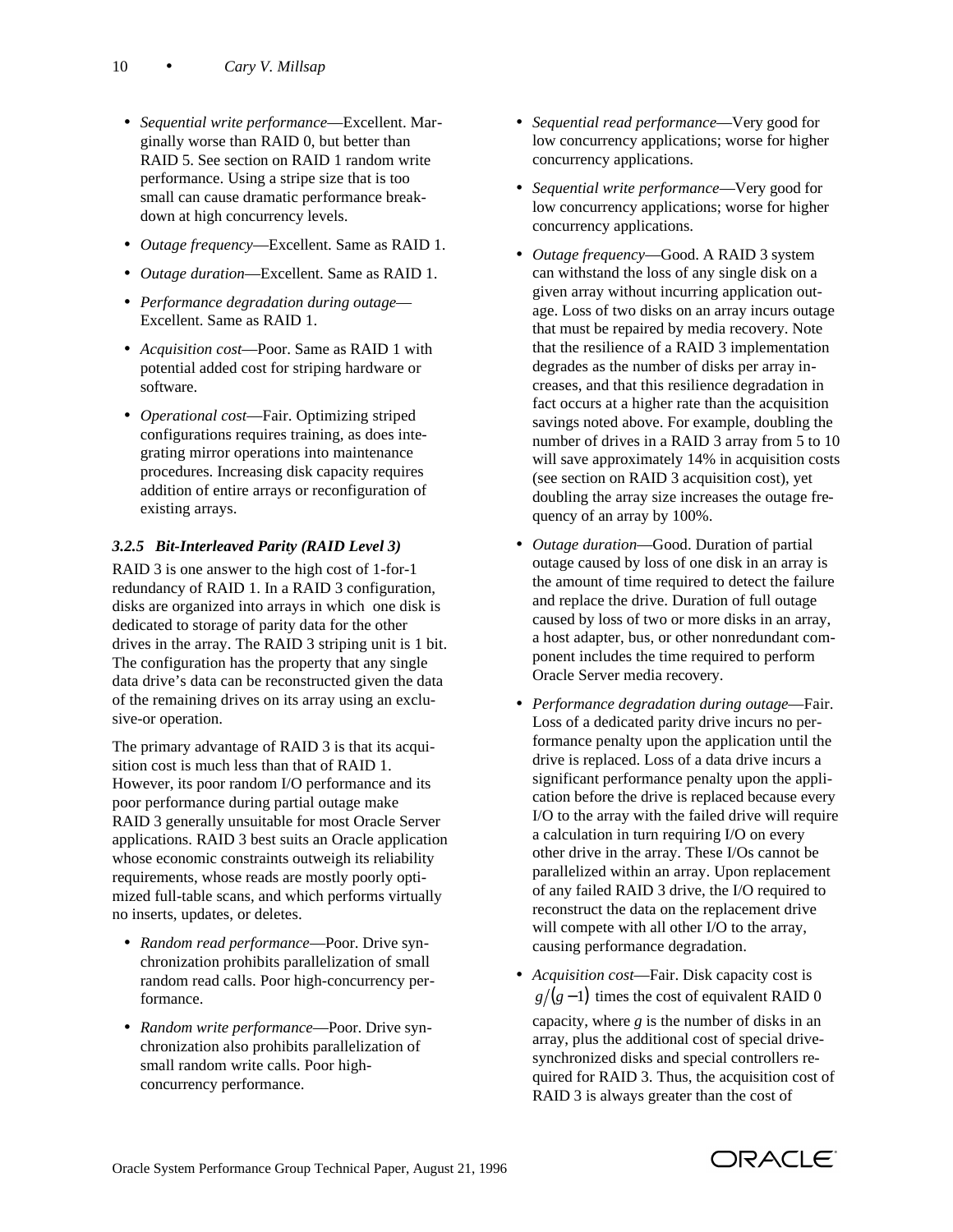RAID 0, but generally less than RAID 1 for  $g > 2$ . Note that total capacity cost is reduced by increasing the number of disks per array. For example, using five disks per array results in a disk capacity cost of 125% times the cost of equivalent RAID 0 capacity, but using ten disks per array results in a disk capacity cost of only 111% the cost of RAID 0. RAID 3 implementations also require special RAID 3 controllers in addition to the host adapters required by RAID 0.

 • *Operational cost*—Fair. Training required to create operational procedures dealing with different outage events. Capacity growth requires purchase of entire arrays or reconfiguration of existing arrays.

# *3.2.6 Block-Interleaved with Distributed Parity (RAID Level 5)*

RAID 5 is similar to RAID 3 except that RAID 5 striping segment sizes are configurable, and RAID 5 distributes parity across all the disks in an array. A RAID 5 striping segment contains either data or parity. Any write to a RAID 5 stripe requires resource intensive six-step process [Sun (1995)]:

- 1. Read the blocks to be overwritten.
- 2. Read the corresponding parity blocks.
- 3. Remove the contribution of the data to be overwritten from the parity data.
- 4. Add the contribution to parity of the new data.
- 5. Write the new parity data.
- 6. Write the new data.

Battery-backed cache greatly reduces the impact of this overhead for write calls, but its effectiveness is implementation dependent. Large write-intensive batch jobs generally fill the cache quickly, reducing its ability to offset the write-performance penalty inherent in the RAID 5 definition.

RAID 5 is useful for reducing the cost of disk subsystems for any data requiring good fault resilience with high read rates, but not for data requiring high write rates. Because of RAID 5's aggressively poor write performance, the attitude of many experienced VLDB architects toward RAID 5 is *just say no*. For read-intensive VLDBs in which the media recovery time penalty of poor write performance is not as important as acquisition cost constraints, RAID 5 offers acceptable performance at much lower cost than RAID 1.

- *Random read performance*—Excellent under all concurrency levels if each I/O request fits within a single striping segment. Using a stripe size that is too small can cause dramatic performance break-down at high concurrency levels.
- *Random write performance*—Poor. Worst at high concurrency levels. The read-modify-write cycle requirement of RAID 5's parity implementation penalizes random writes by as much as an order of magnitude compared to RAID 0. Disk cache helps performance if the cache is large enough to handle the concurrency level.
- *Sequential read performance*—Excellent with fine-grained striping at low concurrency levels. Also excellent at high concurrency levels if each I/O fits within a single striping segment. Using stripe sizes that are too small causes dramatic performance break-down at high concurrency levels.
- *Sequential write performance*—Fair for low concurrency levels. Up to an order of magnitude worse than RAID 0 for high concurrency levels. Large writes tend to fill the RAID 5 disk cache, reducing its ability to moderate poor write performance. As with sequential reads, higher concurrency levels degrade fine-grained striping performance.
- *Outage frequency*—Good. A RAID 5 system can withstand the loss of any single disk on a given array without incurring application outage. Loss of two disks on one array incurs outage that must be repaired by media recovery. Note that the resilience of a RAID 5 implementation degrades as the number of disks per array increases, and that this resilience degradation occurs at a higher rate than the acquisition savings. See RAID 3 *outage frequency* for details.
- *Outage duration*—Good. Duration of partial outage caused by loss of one disk in an array is the amount of time required to detect the failure and replace the drive. Duration of full outage caused by loss of two or more disks in an array, a host adapter, bus, or other nonredundant component includes the time required to perform Oracle Server media recovery.
- *Performance degradation during outage*—Fair. There is no degradation for reads from a surviving drive in array containing a failed drive. Writes to a surviving drive require a readmodify-write performance penalty. Reads and

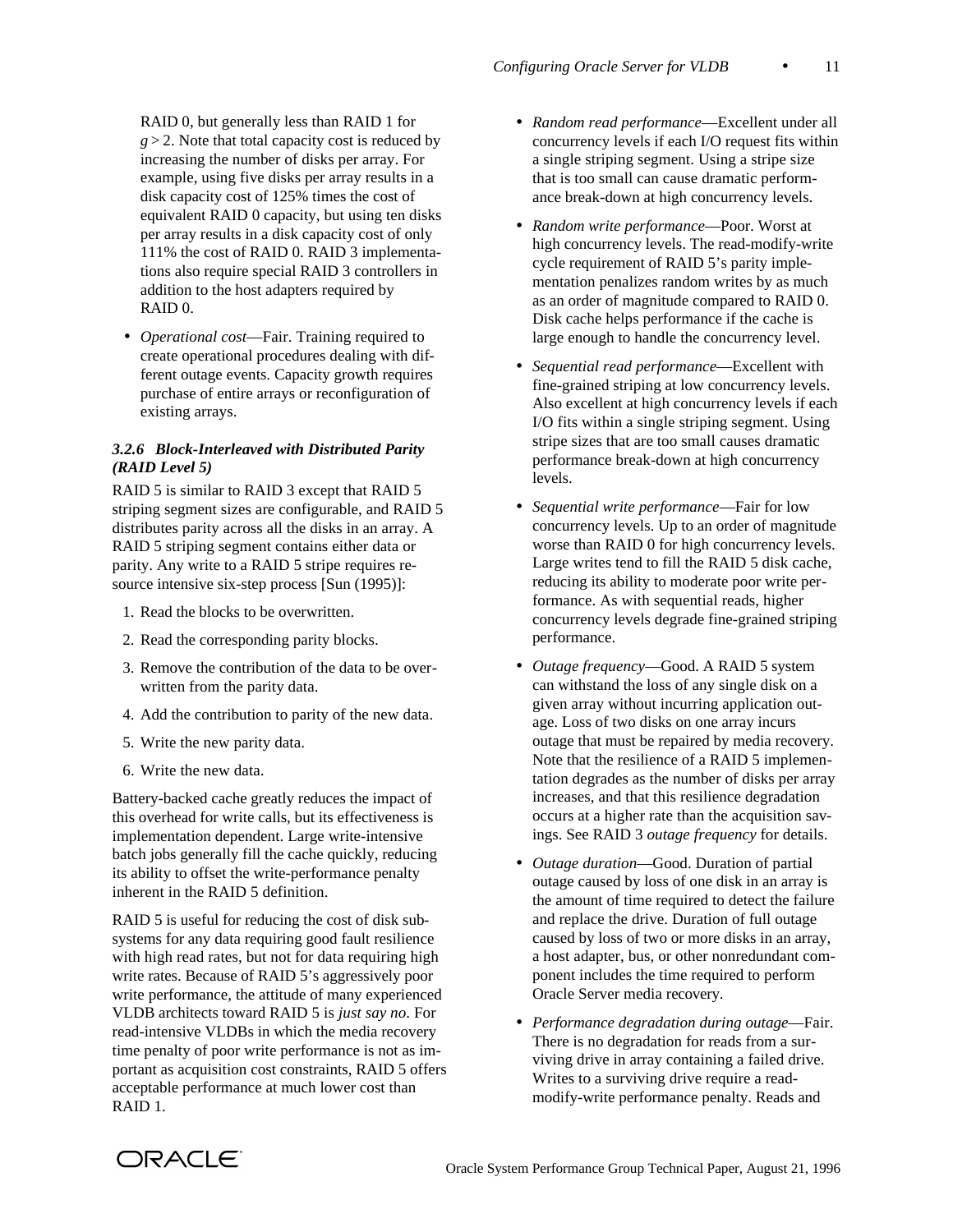|                                  | <b>RAID</b> Level        |          |                          |       |                |                             |
|----------------------------------|--------------------------|----------|--------------------------|-------|----------------|-----------------------------|
|                                  | None                     | $\Omega$ |                          | $0+1$ | 3              | 5                           |
| Control file performance         | $\overline{2}$           |          | $\mathfrak{D}$           |       | 5              | 3                           |
| Redo log file performance        | 4                        |          | 5                        | 1     | $\overline{2}$ | 3                           |
| system tablespace performance    | 2                        |          | 2                        | 1     | 5              | 3                           |
| Sort segment performance         | 4                        |          | 5                        | 1     | $\mathfrak{D}$ | 3                           |
| Rollback segment performance     | $\overline{2}$           | 1        | $\overline{2}$           | 1     | 5              | 5                           |
| Indexed read-only data files     | $\overline{2}$           |          | $\mathfrak{D}$           | 1     | 5              |                             |
| Sequential read-only data files  | $\overline{\mathcal{A}}$ |          | 5                        | 1     | $\mathfrak{D}$ | 3                           |
| DBWR-intensive data files        | 1                        | 1        | 2                        | 1     | 5              | 5                           |
| Direct load-intensive data files | 4                        |          | 5                        | 1     | $\mathfrak{D}$ | 3                           |
| Data protection                  | 4                        | 5        | 1                        | 1     | $\mathfrak{D}$ | $\mathcal{D}_{\mathcal{L}}$ |
| Acquisition and operating costs  | 1                        |          | $\overline{\phantom{0}}$ | 5     | 3              | 3                           |

**Figure 2.** Estimated relative rankings for RAID configurations from 1 (best) to 5 (worst) for specific Oracle file types. RAID 0+1 is the superior technical configuration option, and it is also the configuration with the highest cost. Judicious use of RAID 5 arrays allows the disk subsystem architect to reduce system cost at minimized performance and availability sacrifice. Adapted from [Sun (1995), 28].

writes to a failed drive incur a high performance penalty, requiring data from all the surviving drives in the failed drive's array. Reconstruction of a replaced drive dramatically degrades performance to the array by competing with other I/O requests to the array.

- *Acquisition cost*—Fair. Disk capacity cost is  $g/(g-1)$  times the cost of equivalent RAID 0 capacity, where *g* is the number of disks in an array, plus the additional cost of RAID 5 controllers. RAID 5 acquisition cost is always greater than the cost of RAID 0 but generally less than RAID 3 and theoretically less than RAID 1 for  $g > 2$ . In real-life, performance expectations of RAID 5 implementations sometimes exceed the configuration's ability to deliver. The resulting analyses and equipment acquisitions sometimes drive the cost of RAID 5 above that of RAID 0+1.
- *Operational cost*—Fair. Training is required to configure striped disk arrays for optimal performance. Capacity growth requires purchase of entire disk arrays or reconfiguration of existing arrays.

# *3.2.7 RAID Summary*

Disk technology is improving so quickly that it is difficult to summarize the performance of several different implementations of several technologies without making some sweeping statements that are bound to be untrue in specific circumstances. If you live by the golden rule of *know your goals, know your technology*, then you will periodically reevaluate your choices. The best way to know your goals and know your technology is to learn as much as you can from other people's experiences and test your theories thoroughly. As your business risk rises, so too rises the importance of thorough testing. Figure 2 shows the estimated relative merit of various RAID configurations specifically for Oracle Server implementations.

### **3.3 Stripe Size**

Striping will benefit you only if you optimize your choice of your stripe size. Because different stripe sizes optimize different operations, the best VLDB configuration will generally require use of different stripe sizes on different disk arrays in a system. Striping yields its most popularly heralded advantages when the stripe size is small. However, using fine-grained striping for the wrong operations can be

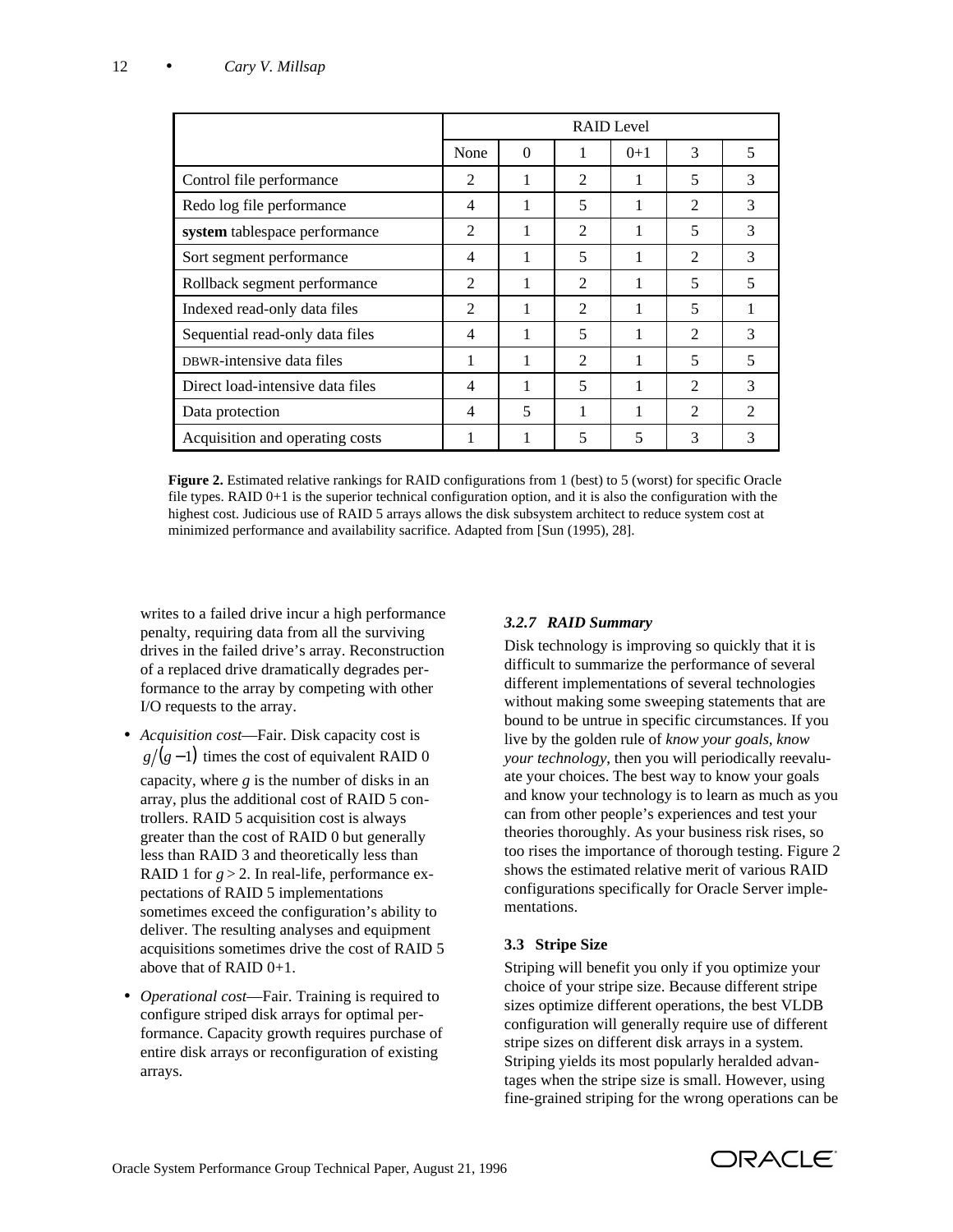disastrous. In the following sections, we shall explore how to exploit fine-grained striping while avoiding its disadvantages.

#### *3.3.1 Fine-Grained Striping*

Fine-grained striping configurations interleave data in small units across a disk array so that all I/O requests, regardless of size, access all of the disks in the array. The advantage is a very high data transfer rate for all I/O requests. The disadvantages of finegrained striping are [Chen et al. (1993), 151]:

- Only one logical I/O request can be in service at any given time on an array. That is, parallelization of a single request comes at the expense of not being able to execute larger numbers of requests in parallel.
- All disks must waste time positioning for every request. That is, if the stripe size is smaller than an I/O request, then two or more drives must endure the cost of an I/O setup for the request.

We can avoid these disadvantages of fine-grained striping either by designing our applications and disk layout around them, or by using larger stripe sizes if we must. Since we know where the advantages and disadvantages of fine-grained striping are, we can draw some specific conclusions about Oracle Server.

### *3.3.2 High Concurrency Operations*

If you are executing a high concurrency application upon a disk array (i.e., a lot of processes executing simultaneously will compete for I/O to the array), then you should ensure that your stripe size is at least large enough to allow most of your I/O calls to be serviced by exactly one disk. Otherwise, the number of physical I/O operations can grow large enough to put enormous stress on your operating system kernel and your whole I/O subsystem.

You cannot guarantee that Oracle block boundaries will align with stripe boundaries, so if you match your stripe size to your I/O call size, you will probably incur many more physical I/O operations than I/O calls. Selecting a stripe size of at least twice your expected I/O call size will give each I/O at least a 50 percent chance of requiring service from no more than one disk. In general, using a stripe size of *k* times your I/O size will yield a probability of  $(k-1)/k$  that no more than one disk will participate in servicing an arbitrary I/O. For a given choice of *k*, you must ensure that your disk array can sustain  $(k+1)/k$  times as many I/O calls as your application generates.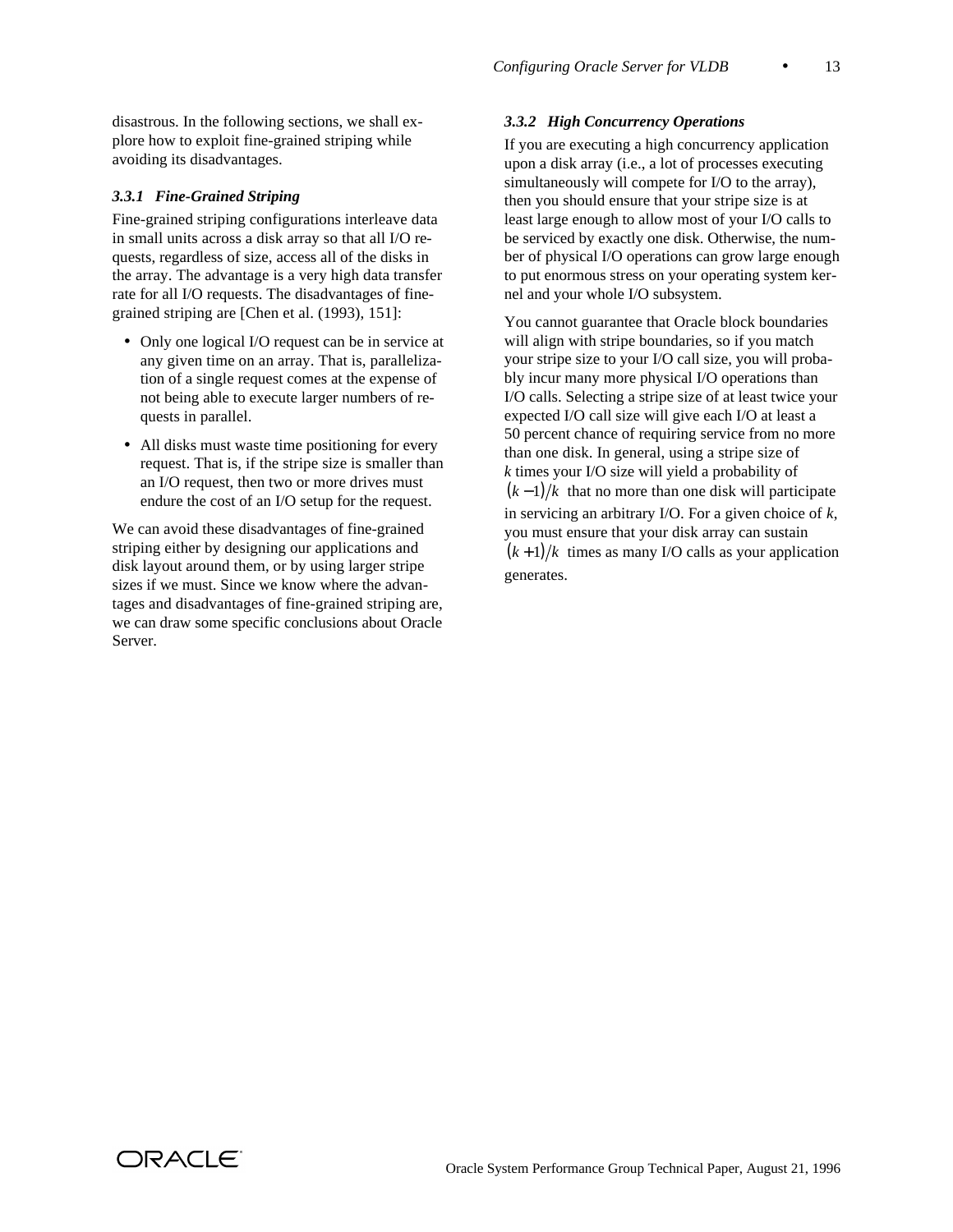| Concur-<br>rency | I/O<br><b>Size</b> | <b>Best</b><br>Stripe Size                                                                 | Oracle Server<br><b>Application Examples</b>                                                                                                                                              |
|------------------|--------------------|--------------------------------------------------------------------------------------------|-------------------------------------------------------------------------------------------------------------------------------------------------------------------------------------------|
| low              | small              | $k \times db$ block size,<br>$k = 2, 3, 4, $                                               | <b>DBWR</b>                                                                                                                                                                               |
| low              | large              | $k \times db$ block size,<br>$k = 0.25, 0.5, 1, 2, 3, $                                    | LGWR, ARCH, single-threaded data<br>loads and other batch processes,<br>decision support systems (DSS) without<br>parallel query optimization, single-<br>threaded maintenance operations |
| high             | small              | $k \times$ db_block_size,<br>$k = 2, 3, 4, $                                               | On-line transaction processing (OLTP)<br>systems                                                                                                                                          |
| high             | large              | $k \times$ db_block_size $\times$<br>db file multi-<br>block read count<br>$k = 2, 3, 4, $ | Concurrent reporting, any parallelized<br>Oracle Server operation, other<br>simultaneously executed high-I/O batch<br>processes                                                           |

**Figure 3.** Optimal stripe size as a function of concurrency level and I/O size. Striping granularity on high concurrency disk arrays should not match I/O call granularity because stripe boundaries do not necessarily align with I/O request boundaries. The recommended stripe sizes are thus *k* times the I/O size so that the system will fulfill each I/O request from a single drive with probability  $(k-1)/k$ .

Thus, if access to a disk array is exclusively highconcurrency indexed or hash-based access to Oracle data, then a stripe size equal to at least two times the value of **db block** size will yield excellent performance. If access to a disk array includes many sequential scans, then the optimal stripe size will be at least two times the value of **db\_file\_multiblock\_** read count for those processes times the value of **db\_block\_size**. 7

Fine-grained striping can be a bad choice for the tablespaces to which Oracle Server writes sort segments if a lot of applications processes will be sorting simultaneously. Fine-grained striping can also yield surprisingly bad results for applications that use the Oracle's parallel query optimization (PQO) feature, because PQO's use of multiple query slaves manufactures its own high concurrency level even for a single user session.

# *3.3.3 Low Concurrency Operations*

If only a small number of processes compete for I/O to a striped disk array, then you have more freedom to use stripe sizes that are smaller than the size of

your logical I/O calls. A low concurrency level allows you to focus on increasing single-process throughput to a disk array.

An excellent example of a low concurrency, high volume sequential writer is the Oracle Server redo log writer (LGWR). LGWR is a single-threaded processes that does high-volume sequential writes during OLTP and data-loading activity.<sup>8</sup> Placing on-line redo log files on a dedicated array of fine-grain striped disks yields excellent performance advantages because the whole array can be devoted to yielding the highest possible parallelized transfer rate to a single process whose speed is critical to the application.

Several more opportunities in this category generally exist in well-designed Oracle Server applications. Good Oracle Server applications batch their highvolume insert and update activity whenever possible into single-threaded, high-speed events. This is a good design technique that effectively minimizes the high concurrency phenomenon that makes finegrained striping less attractive. A disk array that is



 7 In Oracle7.3, the value of **db\_file\_multiblock\_read\_ count** is configurable at the session level, which will yield more flexible control over the performance of applications full-table scan operations.

l <sup>8</sup> To be more specific, LGWR only writes redo for data loads that are performed through the Oracle's standard SQL engine. LGWR does not write redo for direct-path data loads or transactions performed using the **unrecoverable** option.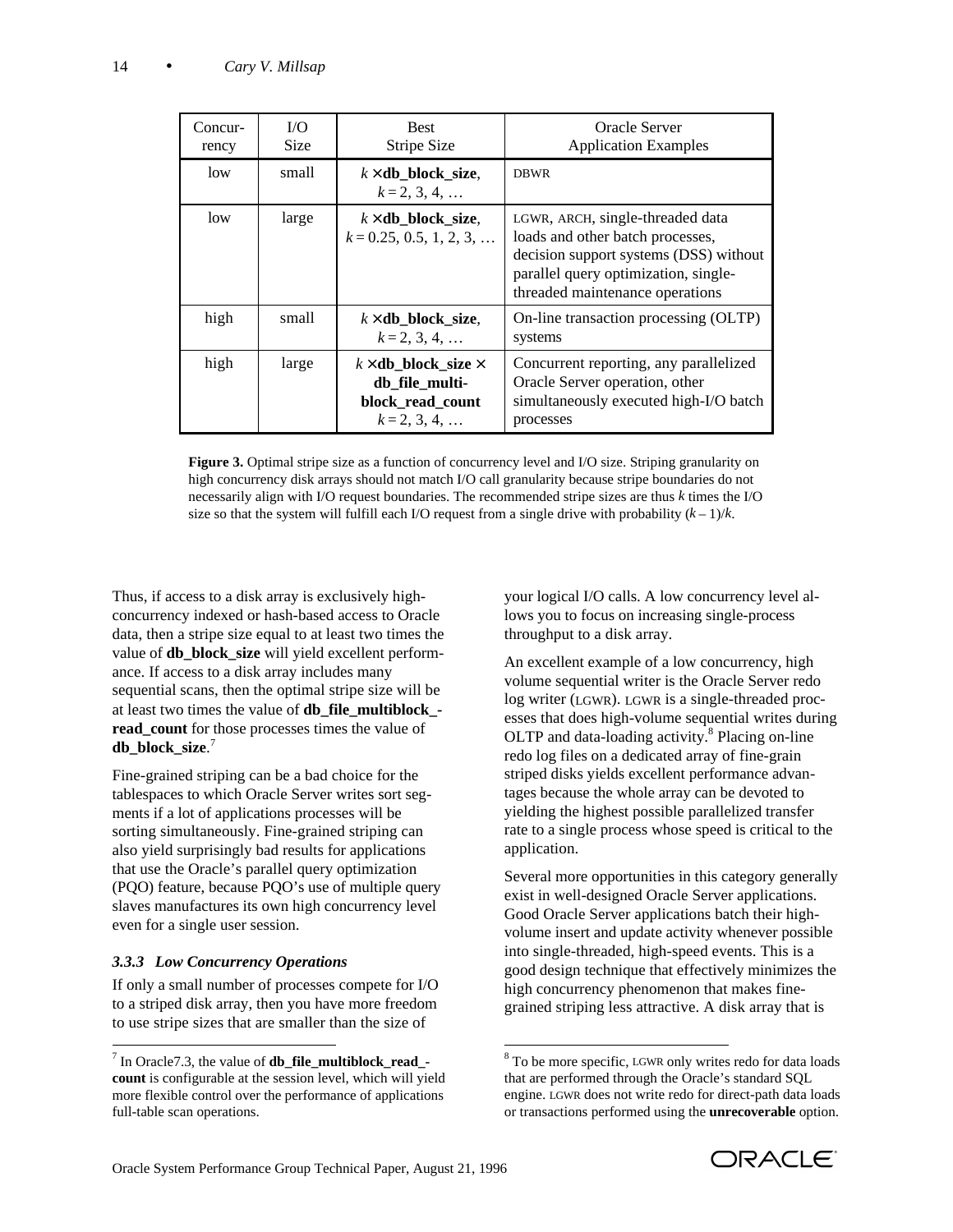fine-grain striped to maximize high-concurrency query performance will also maximize batch data loading or reporting performance if the process can be designed or scheduled so that it doesn't compete for I/O with high concurrency data access.

One final example of a large-I/O operation that can usually be single-threaded is file maintenance, like a data file restore process. A critical component of system availability is how quickly you are able to perform maintenance operations upon your database when it goes down. Restore processes can generally be designed as single-threaded as you wish, to relieve I/O contention during restore. Happily then, availability and serviceability constraints do not generally limit your ability to use fine-grained striping to maximize normal operational system performance.

#### *3.3.4 Challenges*

The hardest problem with selecting the right stripe size for a given disk array is that sometimes the usage characteristics of the array will not fit entirely into one category or another. For example, a file that is commonly accessed via high-concurrency indexed queries (motivating use of fine-grained striping for the file) may also be frequently accessed by full-table scans (motivating course-grained striping). When you run up against a really stubborn trade-off in this area of your analysis, your best answer will almost always be to use one of the following techniques.

- *Job scheduling*—For example, don't run large data loads at times when the load processes will maximize contention for I/O services with mission critical reads and writes.
- *Data placement*—Partition your database data into files that have similar I/O characteristics, and allow two files to reside on the same disk array only if those files have similar I/O characteristics. For example, it would be a horrible idea to use very fine-grained striping for on-line redo log files if you were to place other files on the array whose processes would compete with LGWR for I/O.
- *Application design*—Design single-threaded (i.e., batched), high speed, direct path data loading into your application whenever possible instead of using resource intensive transactions executed at high-concurrency. Bad transaction design not only makes it difficult to construct a good disk configuration, it also heats up Oracle

Server latches and locks, transaction tables, causing a whole cascade of hard problems.

• *SOL optimization*—Sort to disk as infrequently as possible, and use full-table scan access paths as infrequently as possible. Eliminating one unnecessary sort or full-table scan from a frequently executed SQL statement can sometimes make a remarkable difference in the entire application.

Fortunately, most trade-offs can be managed quite nicely with the right mixture of (1) investment into good hardware and software, and (2) willingness to optimize the application design and use to help that hardware and software do their best work.

### *3.3.5 Summary*

There is no single "best stripe size" for all applications, or even for all operations within a single welldefined application. You should expect to use different stripe sizes for different disk arrays in a good VLDB I/O subsystem configuration. In general, you should use the smallest stripe size that you can to eliminate disk hot spots, but you must not make your stripe sizes so small that you cause I/O thrashing on at high concurrency levels. You should use the following guidelines for choosing the stripe size for a disk array:

- *High concurrency*—If there will be highconcurrency I/O to the array, then use a stripe size that at least two times as large as the smallest of your I/O calls. For high-concurrency Oracle Server data files, this means that you should never use a stripe size smaller than  $2 \times$ **db** block size. If these files incur frequent sequential reads, then you should ensure that your stripe size is at least 2 × **db\_file\_ multiblock\_read\_count** × **db\_block\_size**.
- *Low concurrency*—If your concurrency level is low for a particular disk array, then you may wish to use a stripe size that is smaller than the size of your I/Os to maximize throughput to the array for a small number of concurrent processes. Very fine-grained striping is good, for example, for on-line redo log files.

A simple empirical method for selecting the best stripe size for a given operation is:

 1. Determine the types of I/O operations that will take place to the disk array under consideration. The most common mistake in selecting a stripe size is the failure to consider one or more key

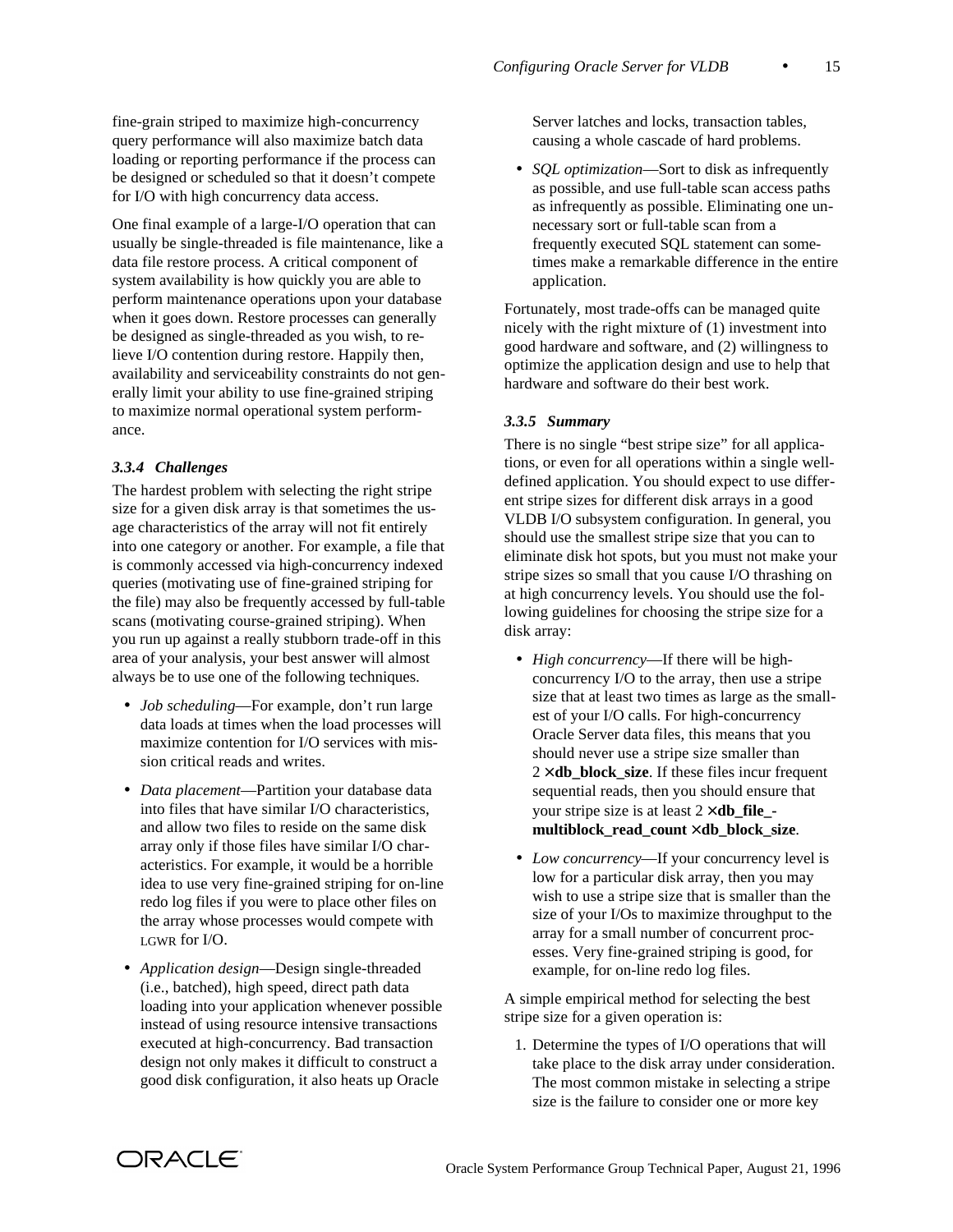operation that will take place upon the disk array.

- 2. Create several arrays with different stripe sizes that will allow you to test the different stripe sizes on your particular hardware with your particular application.
- 3. Perform identical operations on each array. Write-intensive tests that are easy to set up include tablespace creations, direct path data loads, and index creations. Read-intensive tests that are easy to set up include full-table scans and indexed scans.
- 4. Measure the performance of the tests, and choose the configuration that yields the best results. Key statistics include elapsed time, number of physical read and write calls, and for RAID 5 the number of checksum reads.

Reasonable stripe sizes for Oracle Server configurations generally range from 16–32KB for fine-grained disk arrays, to two to four times your system's maximum I/O size for coarse-grained disk arrays. The maximum Oracle Server I/O size today is 64KB on most ports and 128KB on a few ports,<sup>9</sup> so good coarse-grained stripe sizes for Oracle configurations generally range from 128KB to 512KB.

### **3.4 Array Size**

Data striping yields excellent long-term uniformity of I/O across disks, which motivates us to use large disk arrays. However, the larger a disk array, the higher the outage frequency for that array becomes. Let's consider these two issues one at a time to build a method for choosing optimal disk array sizes.

# *3.4.1 Throughput*

l

Disk striping, used correctly, is a superb tool for increasing disk throughput. Striping provides transparent parallelization of I/O calls across lots of relatively inexpensive disk drives. This parallelization serves large numbers of small I/O requests simultaneously, and it yields transfer rates for large I/Os that are many times higher than the rate of your fastest disk drive [Chen et al. (1993), 151].

You can calculate the minimum RAID array size required to sustain a given throughput level with the following simple technique.

- 1. Specify the maximum sustainable throughput capacity of each of your disk drives. This capacity figure should be the maximum *sustainable* I/O rate per disk drive.<sup>10</sup> Call this capacity  $c$ , expressed in I/Os per second.
- 2. Estimate the total number *t* of I/O calls that you concurrent transaction load will generate.
- 3. Compute the total number *r* of striped physical I/O operations per second that you will require of your disk array, using

$$
r = \frac{k+1}{k}t,
$$

where  $k$  is your stripe size divided by your I/O size (described above in our stripe size discussion). For example, if your application will generate  $t = 300$  I/O calls per second against the array, and your array's stripe size is two times your I/O size, then your disk array must sustain 450 physical I/O operations per second.

4. Compute the minimum number of disks  $g = r/c$ that must be in a disk array that is capable of sustaining this required I/O load:

$$
g = r/c = \frac{k+1}{kc}t.
$$

 5. Note that the transactional throughput rate requirement *t* (computed in step 2) may depend on the size of your disk array *g* (computed in step 4). For example, halving the size of your disk array may nearly halve the number of transactions that will be executed upon that array. Your disk array vendor can tell you the maximum recommended size of your brand of striped disk array.

This is a straightforward technique for computing array sizes for RAID 0 and RAID 0+1 arrays. If you use this technique to compute RAID 5 array sizes, you must increase your I/Os-per-transaction estimate for RAID 5 to reflect the high overhead cost of each write call. The influence of a disk cache, which reduces the cost of this write call overhead, makes the computation a little less straightforward.

l



<sup>&</sup>lt;sup>9</sup> The maximum I/O size that UNIX will support is between 64KB and 512KB on most ports.

<sup>10</sup> This *sustainable I/O rate* figure is computed by your disk drive vendor as the highest rate that the disk drive can sustain without driving disk utilization above 60–70%. Limiting device utilization this way keeps I/O wait times within predictable boundaries.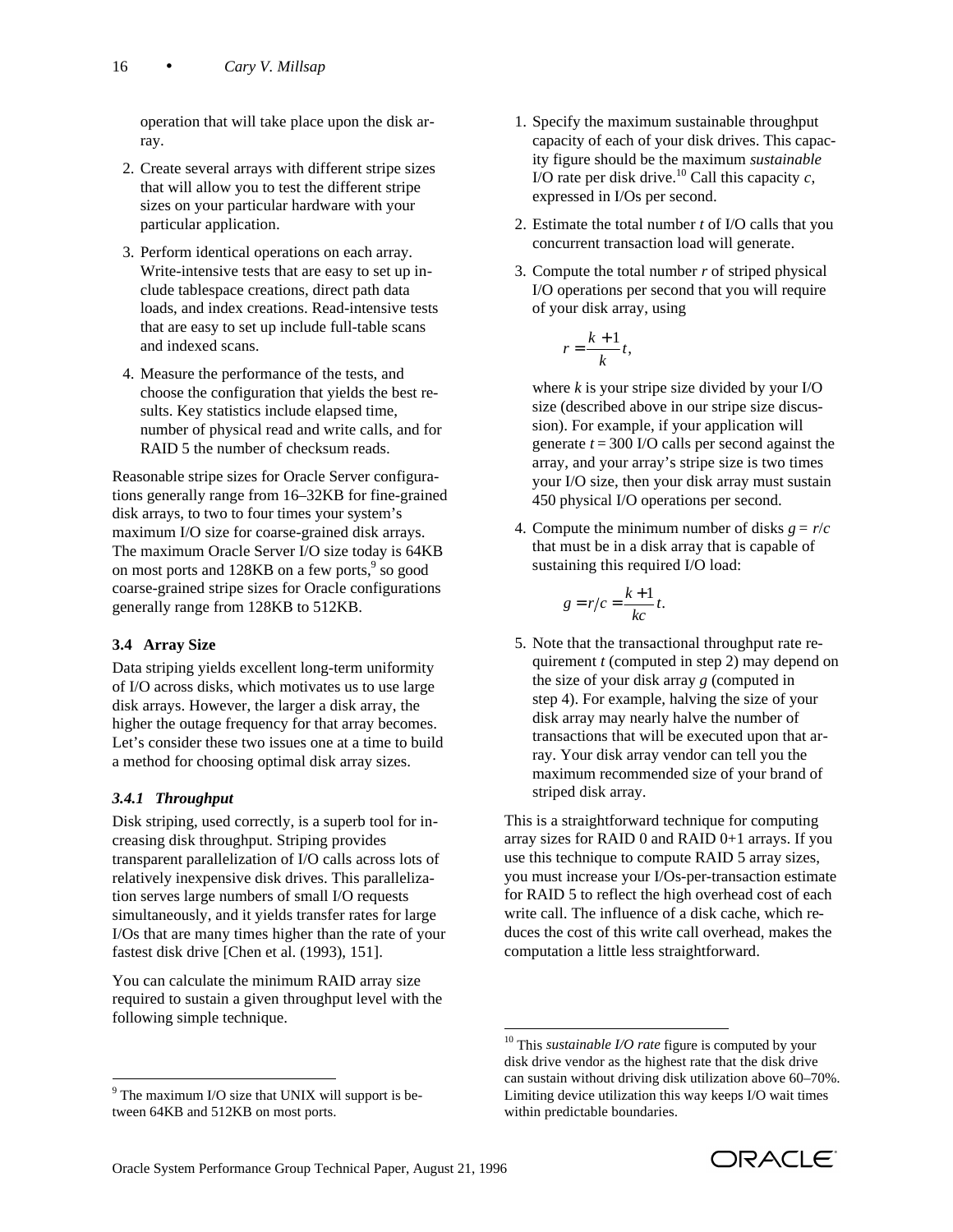### *3.4.2 Availability*

Computing the right disk array size for a RAID 3 or RAID 5 configuration is a little more complicated than just computing the number of drives needed to sustain your required throughput. The additional complication is caused by the degraded performance of RAID 3 and RAID 5 configurations during outage.

Recall that RAID 3 and RAID 5 provide protection against data loss at a presumably significant acquisition cost advantage relative to RAID 1. However, what the implementers of RAID 3 or RAID 5 sacrifice in return for this cost savings is significantly increased vulnerability to performance degradation during outage. We have also seen that one way to reduce the cost of a RAID 3 or RAID 5 configuration is to increase the size of the disk array, but that this savings comes at the cost of higher outage frequency. Consequently, assessing your aversion to performance penalties induced by partial disk subsystem outage is an important step in calculating your best RAID 3 or RAID 5 array size.

RAID 1 and RAID 0+1 inflict no performance penalty during outage of a disk protected by an operating mirror disk. The computation procedure for optimal RAID 1 and RAID 0+1 array sizes is thus unencumbered by similar considerations.

#### *3.4.3 Summary*

There is no single "best disk array size" for all applications. Larger array sizes yield better throughput performance at the cost of higher outage frequency for the array. Just as a well-designed system may contain different RAID configurations on different arrays, a well-designed system may contain different array sizes for different disk arrays, depending upon the specific characteristics of the data being stored in each array.

For RAID 1 and RAID 0+1 configurations, larger array sizes improve performance without reduction in fault resilience. For RAID 3 and RAID 5 configurations, larger array sizes improve performance but penalize fault resilience.

#### **3.5 Raw Devices**

Raw devices are an important tool that the VLDB architect uses to reduce CPU load for write-intensive applications. A *raw device* is an unformatted UNIX disk slice that Oracle Server can open as a data file or an on-line redo log file without using the standard UNIX buffered I/O services. Oracle Server's ability

to bypass the overhead of UNIX buffering reduces the operating system code path for write operations. Raw devices are thus advised for well-designed VLDBs with high transactional throughput requirements.

Raw devices are generally required today if you intend to use Oracle Parallel Server for UNIX. Most UNIX implementations do not yet allow two cluster nodes to access mounted file systems simultaneously.

Raw devices incur operational costs beyond those of administering UNIX file systems (ufs) [Millsap (1995a), 15–17]. But for write-intensive VLDB, these costs pale in comparison to the combined costs of unnecessary CPU overhead and the already significant costs of administering a system with hundreds or thousands of disk drives.

- *Random read performance*—Marginal to negligible improvement compared to ufs.
- *Random write performance*—Excellent improvement compared to ufs because of code path reduction. Raw devices also permit implementation of asynchronous I/O if the platform offers it.
- *Sequential read performance*—Marginal performance degradation compared to ufs. Using raw devices can dramatically degrade the performance of poorly optimized SQL applications compared to ufs implementations because UNIX buffer caching outperforms Oracle Server caching for full-table scans.
- *Sequential write performance*—Excellent improvement compared to ufs because of code path reduction and async I/O capability.
- *Outage frequency*—Increased risk due to the more sophisticated administration talent required to administer raw devices.
- *Outage duration*—Increased risk due to the more sophisticated administration talent required.
- *Performance degradation during outage* Difference from ufs is isolated to the normal operational performance characteristics described above.
- *Acquisition cost*—Same as ufs.
- *Operational cost*—Worse than ufs. There are large training and salary costs associated staff competent to configure and maintain raw disk. Raw device configurations also require purchase or development of custom software tools to help

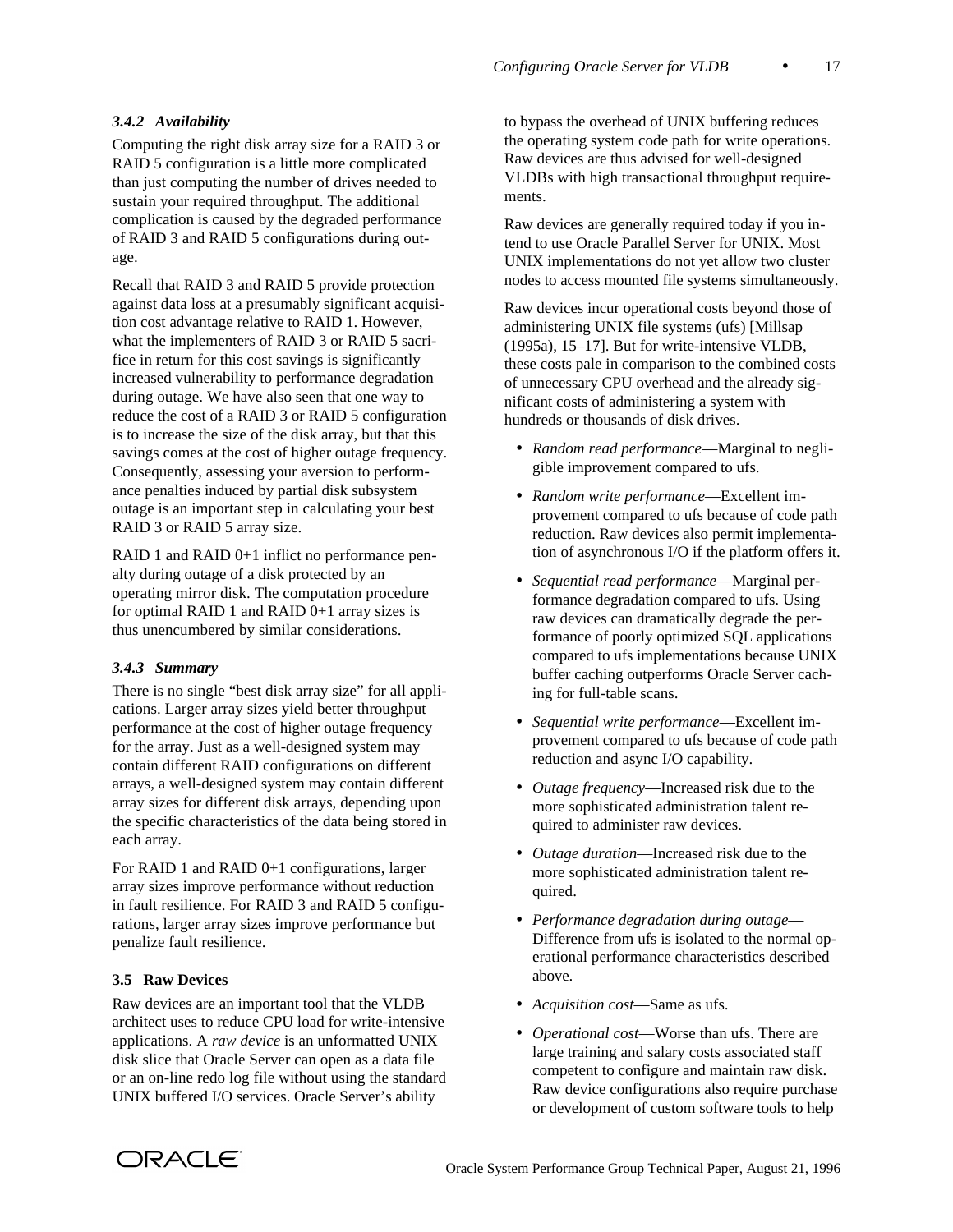manage the I/O subsystem. Differential costs of administering raw versus ufs are negligible as a proportion of total I/O management spending in a VLDB environment with thousands of disks. No incremental cost of using raw devices for online redo log files because these files are backed up the same as ufs by the Oracle ARCH process.

# *3.5.1 Techniques*

The VLDB architect should employ the following techniques in implementing raw devices:

- *Standard redo log file sizes*—Configure raw slices that will be used for on-line redo log files to be all the same size.
- *Standard data files sizes*—Use one slice size for all raw slices to permit you to move the contents of a raw slice from one disk to another if you need. Standard raw slice sizes are also an important component of a good Oracle storage parameter management plan. If your database contains one or more small tablespaces for which large raw slices would be wasteful, you may wish to select one or two more standard raw slice sizes for those tablespaces. If you use more than one raw slice size, then make the sizes integral multiples and divisors of each other.
- *Keep some slices unallocated*—Leave some raw slices unallocated so that you will have spare disk capacity to handle database growth. Oracle Server gives you the capability to **alter tablespace … add datafile** and **alter database add logfile**, but you can't use either if you don't have spare slices in the right sizes that are available to allocate.

### **3.6 Oracle Configurations**

There is no such thing as a single optimal Oracle configuration for all VLDB applications. Your optimal mixture of *fast*, *reliable*, and *inexpensive* depends upon your specific goals. However, we can make some general conclusions about how you would optimize your Oracle Server VLDB configuration if you were unencumbered by economic constraints:

#### *Control files*

*n*-way multiplexed RAID 0+1 stored on independent I/O subsystems raw if Oracle Parallel Server

*On-line redo log files* all files the same size

#### raw

*n*-way multiplexed RAID 0+1 fine-grain striped stored on dedicated disks

*Archived redo log files* ufs (because you have to) *n*-way multiplexed RAID 0+1 fine-grain striped stored on dedicated disks separated from on-line redo log files

### *Data files*

all files one of 1–3 standard sizes raw if file is write-intensive, or instance is Oracle Parallel Server ufs if segment is full-table scanned *n*-way multiplexed RAID 0+1 stripe size at least 2× I/O size if I/O concurrency to the array is high stripe size less than  $2 \times I/O$  size only if I/O concurrency to the array is low RAID 5 for an array only if I/O is not write-intensive

*Other files*

ufs *n*-way multiplexed RAID 1 if possible striped if I/O character indicates named, distributed per *OFA Standard*

If you are cost-constrained, then you must evaluate your less expensive options for the configuration that yields the most value to you per unit of investment.

### *3.6.1 Example Configurations*

You can mix and match technologies in a large number of ways. Three sample Oracle Server configurations are defined in Figure 4. Each represents a different level of investment required to meet the specific goals of a specific implementation.

- *Configuration A*—Multiplexed  $(n = 2, 3)$ RAID 0+1 for all files, raw devices everywhere possible. Mission critical, OPS-ready, very high transaction rate, very high query rate, operationally complex, high cost.
- *Configuration B*—Raw RAID 0+1 for writeintensive files, ufs RAID 5 and ufs for infrequently updated files. Moderately high availability, non-OPS, moderate transaction rate, very high query rate, moderate operational complexity, moderate cost.

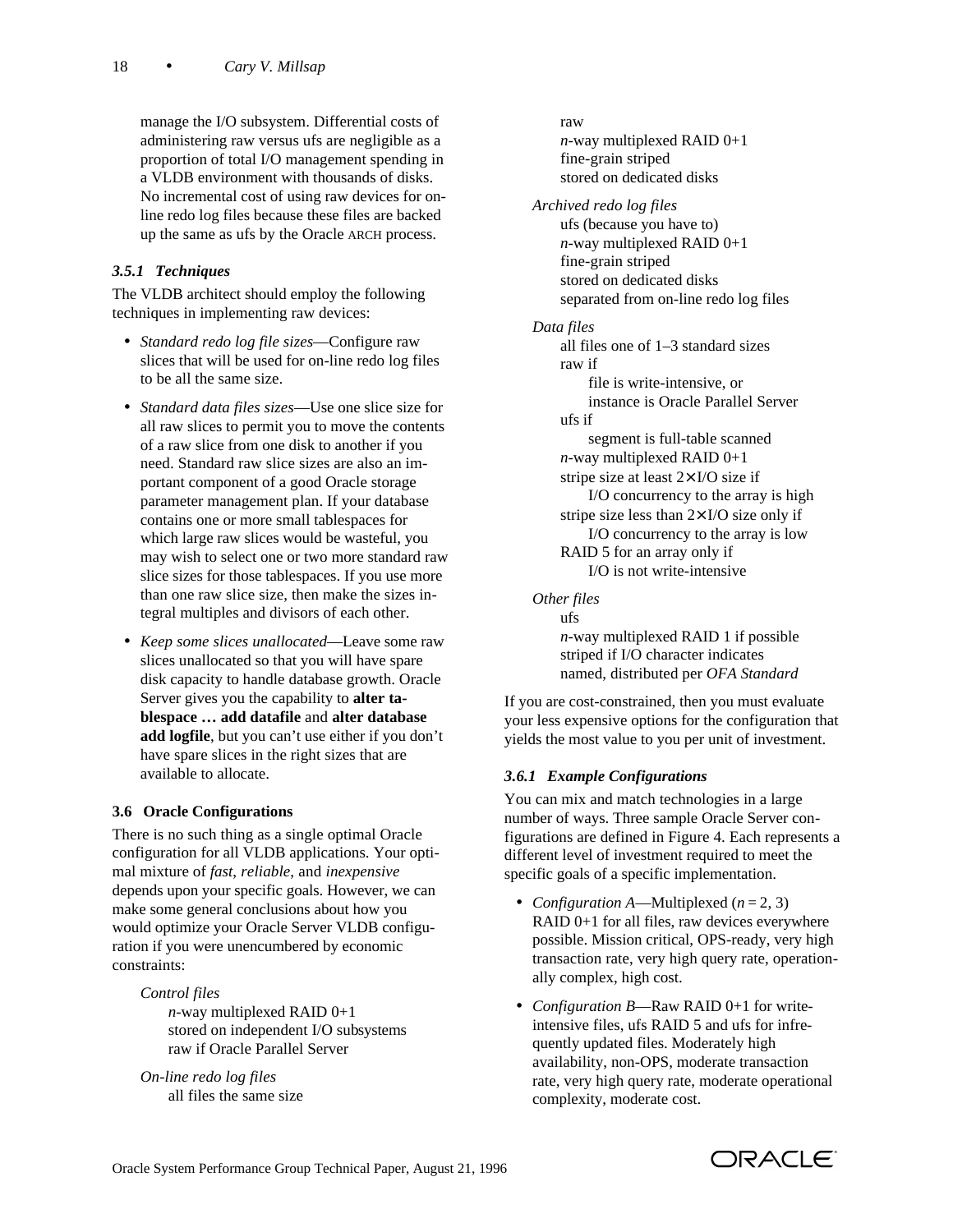|                         | Configuration |                        |                              |
|-------------------------|---------------|------------------------|------------------------------|
| File Type               | A             | В                      | C                            |
| On-line redo log files  | raw $0+1$     | raw $0+1$              | raw $0+1$                    |
| system, temp, rbs       | raw $0+1$     | raw $0+1$              | $\mathrm{ufs}\,0$            |
| Other data files        | raw $0+1$     | $\frac{\text{ufs}}{5}$ | $\mathbf{u}$ fs $\mathbf{0}$ |
| Archived redo log files | ufs $0+1$     | ufs $0+1$              | ufs $0+1$                    |
| Control files           | ufs $0+1$     | ufs $0+1$              | ufs $0+1$                    |
| Other files             | ufs $0+1$     | $\,\mathrm{ufs}\,5$    | $\mathbf{u}$ fs $\mathbf{0}$ |

**Figure 4.** Sample disk configurations for Oracle Server applications. This table describes three sample configurations using mixtures of raw and ufs disk and different RAID levels to achieve different business goals. The goals and benefits of configurations A, B, and C are described in the text.

 • *Configuration C*—Raw RAID 0+1 for writeintensive files, ufs RAID 0 for all other Oracle files. Mission non-critical, non-OPS, moderate transaction rate, very high query rate, reduced operational complexity, reduced cost.

# **4. Redo Log Files**

Oracle Server uses a dedicated process called the *redo log writer* (LGWR) to write batches of small transaction entries to disk. The actions of LGWR allow Oracle Server to write committed blocks to disk asynchronously with respect to user **commit** requests and still maintain data integrity even if the server fails at an awkward moment. Dedication of a background process to serialize and batch writes of change vectors to disk is an enormous performance advantage of the Oracle Server Architecture.

LGWR performance is critical to the performance of OLTP systems and data loading procedures that do not use Oracle Server unrecoverable transaction features. Environments that do not write intensively through the standard SQL engine to the database do not stress LGWR. Especially in high-volume OLTP systems, badly configured redo logging will degrade either performance or outage duration or both; hence, configuring redo logs is the focus of this section.

### **4.1 Performance/Availability Trade-Offs**

The battle between performance and reliability meets full strength at the redo log file. To optimize performance, you will configure your LGWR and DBWR to write as *in*frequently as possible. However, to

minimize the roll-forward time associated with instance recovery, you will configure your LGWR and DBWR to write as *frequently* as possible without treading on your performance requirements. The challenge is thus to know your technology well enough to find a value of **log\_checkpoint\_interval** that is simultaneously large enough and small enough to meet both requirements.

Understanding your technology relative to redo requires understanding of two key events: Oracle Server checkpoints, and Oracle Server instance recovery.

### *4.1.1 Oracle Server Checkpoints*

An Oracle Server *checkpoint* is an event begun when LGWR signals DBWR to write all the modified blocks in the database buffer cache, including committed and uncommitted data, to the data files [Concepts (1992), 23.9–12]. Checkpoints induce a brief load spike on the system, the effects of which the database administrator tries to minimize through tuning [Admin (1992), 24.6–7]. Normal operational checkpoints occur at the following times:

- *Log switch*—When LGWR fills a redo log file and attempts to switch to the next one in the circular queue, LGWR issues a checkpoint.
- *Predefined interval*—LGWR will issue a checkpoint whenever **log\_checkpoint\_interval** operating system blocks have been written to disk since the most recent checkpoint. LGWR will also issue a checkpoint whenever **log\_ checkpoint\_timeout** seconds have passed since previous checkpoint began.

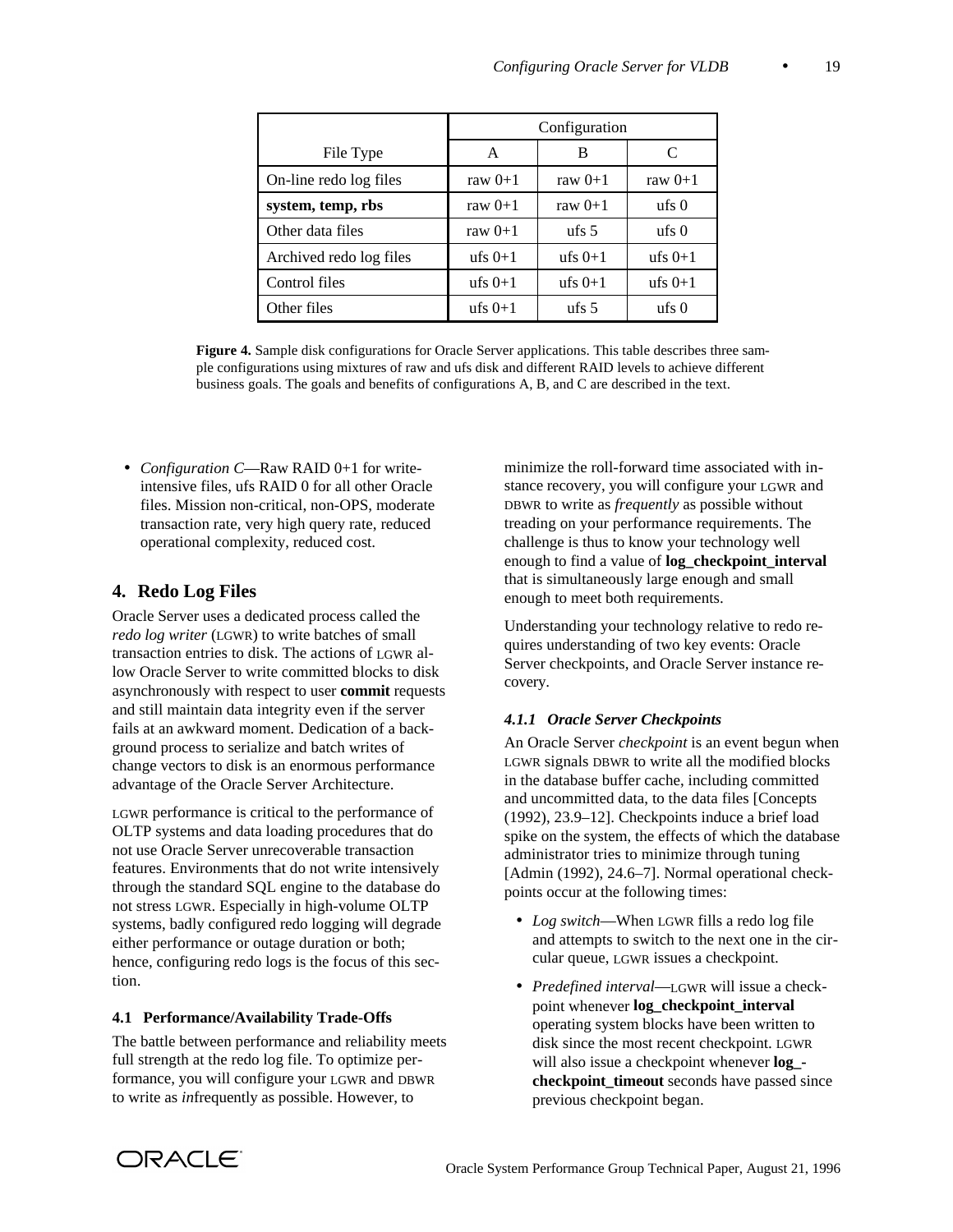

- *t* <sup>1</sup> Node B detects node A outage
- *t* <sup>2</sup> Node B completes cluster reorganization and invalid PCM lock identification
- *t* <sup>3</sup> Node B completes roll-forward recovery through node A redo thread
- *t* <sup>4</sup> Node B completes PCM lock validation
- *t* <sup>5</sup> Node B completes transaction rollback

**Figure 5.** Failover timelines for Oracle Parallel Server releases 7.2 and 7.3. OPS 7.3 defers rollback application to minimize the duration of cluster unavailability during node failover, yielding better node recovery performance than OPS 7.2 and prior versions. In OPS 7.3, the time at which instance-wide rollback is complete does not matter to an individual application since all 7.3 rollback is executed on an as-needed, transaction-by-transaction basis.

Redo log file size and the values of **log\_checkpoint** interval and **log** checkpoint timeout are the most important influencers of performance degradation from normal operational checkpoints. Many database administrators deactivate the time-out by setting it to zero, and they control checkpoint frequency with the **log\_checkpoint\_interval** parameter. Some DBAs simply disable the timeout and use such a large checkpoint interval that no checkpoints occur other than those motivated by log switches.

#### *4.1.2 Oracle Server Instance Recovery*

The amount of time required for Oracle Server instance recovery is important to the VLDB architect because it defines the application outage duration for the following events:

- *Unclustered server node failure*—Failure of a CPU, bus, or memory board in a non-clustered Oracle Server configuration causes application outage.
- *Oracle Parallel Server node failure*—Failure of one or more Oracle Parallel Server nodes will cause a brief cluster-wide outage that ends when a surviving node completes instance recovery on the failed node's redo thread.

The Oracle7.3 implementation of on-demand deferred roll-back makes the cluster unavailability period dependent predominantly on the time needed to reconstruct the database buffer cache from the failed node's redo thread. The timeline for Oracle7.3 failover compared to Oracle7.2 failover is shown in Figure 5.

Oracle Server instance recovery is a tunable process whose time consumption depends predominantly on two factors [Maulik and Patkar (1995)]:

- The amount of redo that has been generated since the most recent checkpoint (less is better); and
- The cache hit ratio on the database buffer cache during recovery (higher is better).

The key influencers over the first factor are the system's redo generation rate and the checkpoint frequency. Reducing total redo generation is an application design task of minimizing the weights of your transactions, minimizing the number of transactions your system must execute to meet your business goals, and exploiting Oracle Server's unrecoverable transaction features wherever possible. Reducing the checkpoint frequency is a simple matter of adjusting the checkpoint interval or perhaps increasing redo log file size.

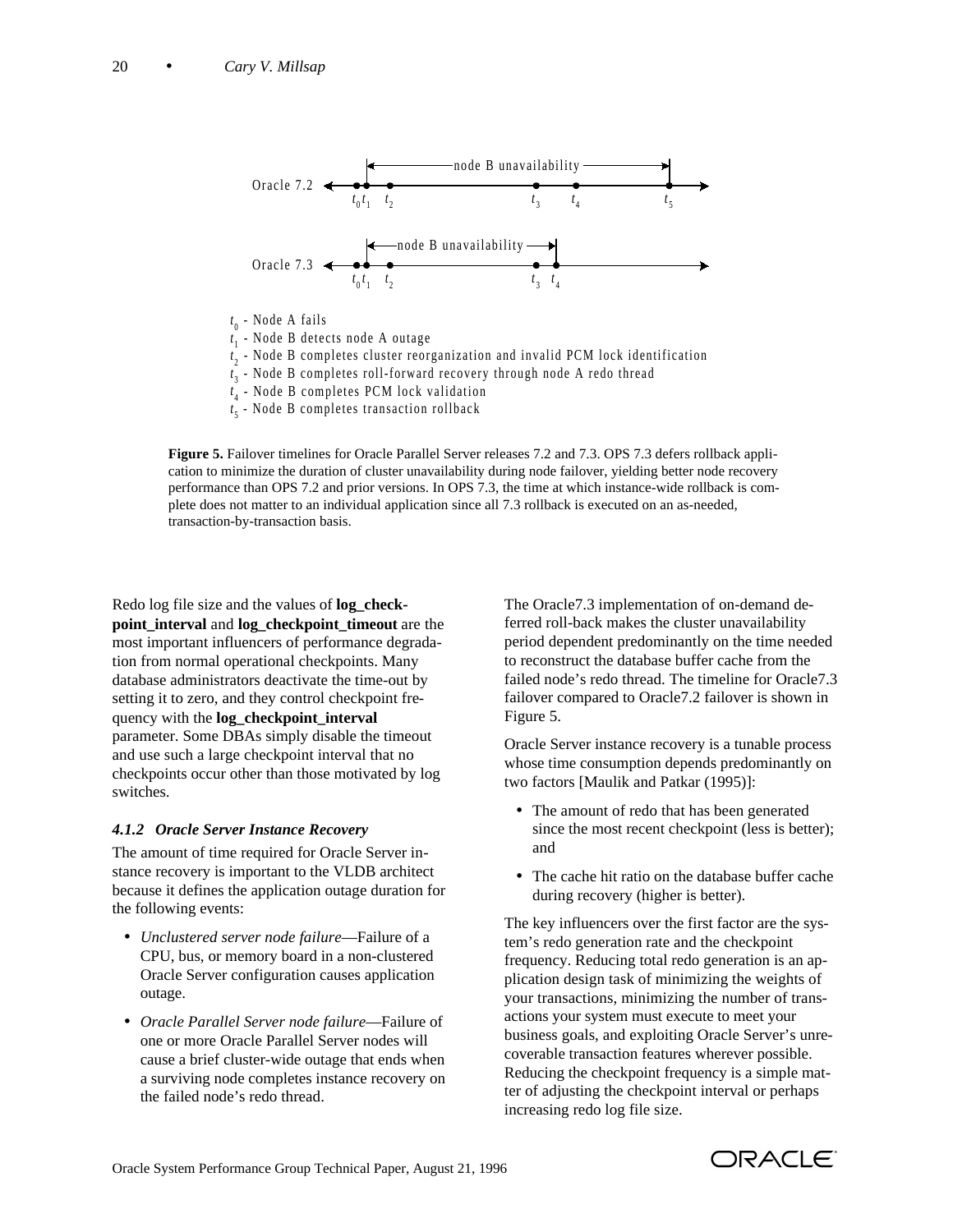You can improve the second factor by increasing the size of the database buffer cache and by reducing the likelihood of cache misses during the recovery process. Increasing the setting of **db\_block\_buffers** for the recovery process (at the expense of reducing **shared\_pool\_size** if you must) generally reduces database buffer page faulting. During instance recovery that does not require media recovery, you have no other control over the recovery process cache hit ratio because your roll-forward must execute given the state of the system at the most recent checkpoint before the outage. $^{11}$ 

Settings of **log** checkpoint interval that yield generally good trade-off performance in OLTP environments range from a few kilobytes to a few hundred megabytes (specified in operating system blocks). Roll-forward recovery rates seem to vary almost as dramatically as roll-forward recovery rate requirements.12 For environments with very stringent performance and reliability requirements, small changes to **log\_checkpoint\_interval** can make big differences in instance recovery time. Consequently, finding the optimal setting of **log\_checkpoint\_interval** frequently requires specific testing for the environment being used.

### **4.2 Redo Log File Placement**

A good VLDB configuration must isolate the high-I/O redo log files as much as possible from all other high-I/O files. You maximize your chances of preventing log file I/O bottlenecks if you isolate your redo log files on disks and controllers dedicated to serving only redo log files. This isolation technique meshes well with our desire to have redo log files on a fine-grain striped disk array that is accessed by a single-threaded (very low concurrency level) process.

In addition to separating log files from everything else, you in fact must separate log files from each other. While LGWR is writing to an on-line log file as fast as it can, ARCH is reading an on-line log file as fast as it can (at a given moment, it could be reading

any one of the on-line log files except for the one currently held open by LGWR), and ARCH is simultaneously writing as fast as it can to one of the archived redo log files. Fine-grained redo log file striping can minimize the contention between LGWR and ARCH.

Oracle Server allows you to archive redo log files directly to tape if you want to. There are several reasons that VLDB database administrators almost always archive first to disk and then copy the archive files to tape with *n*-way multiplexed writes.

- *Better reliability*—Tapes are one or more orders of magnitude less reliable than disks. Entrusting one's only surviving copy of a potentially mission-critical archived redo log file to a tape is not very smart.
- *Better throughput*—If you have ever run **truss** on the archiver process, you know that ARCH is not simply a streamed copy process, but that the operation performs best on a device capable of random I/O. Archiving to disk is much faster than archiving to tape, which reduces the likelihood that ARCH will become an unnecessary bottleneck.
- *Better error control*—You can much more reliably manage disks that fill than tapes that fill. Space management can be software automated for disks, but the process requires manual intervention for tapes.
- *Faster restore times*—Many database administrators keep on disk as many archived redo log files as would be required to recover the tablespace with the oldest current hot backup. This technique reduces restore process duration by the amount of time required to find the right tape, mount it, and read the archived redo log files from the tape to disk.

#### **4.3 Redo Log File Size**

A system's optimal redo log file size depends on redo generation rate and its instance recovery outage duration requirement. A sound method for calculating the right log checkpoint interval and log file size for your system is:

- 1. Specify your crash recovery time requirement. Call this time *t*, expressed in seconds.
- 2. Compute the rate at which your system applies redo in the instance recovery process. Call this rate *r*, expressed in bytes per second.



-

<sup>&</sup>lt;sup>11</sup> Maulik and Patkar's results are important for Oracle Server *media* recovery from multiple data file corruptions, such as results from user input error. They recommend executing multiple *restore-file/recover-instance* cycles if recovery from several data files is required, and if the database buffer cache hit ratio during each recovery pass can be improved by doing so [Maulik and Patkar (1995), 7.25].

<sup>&</sup>lt;sup>12</sup> Oracle database administrators have reported wideranging roll-forward rates. Recently, I've heard reports as low as 50KB/sec and as high as 1,750KB/sec.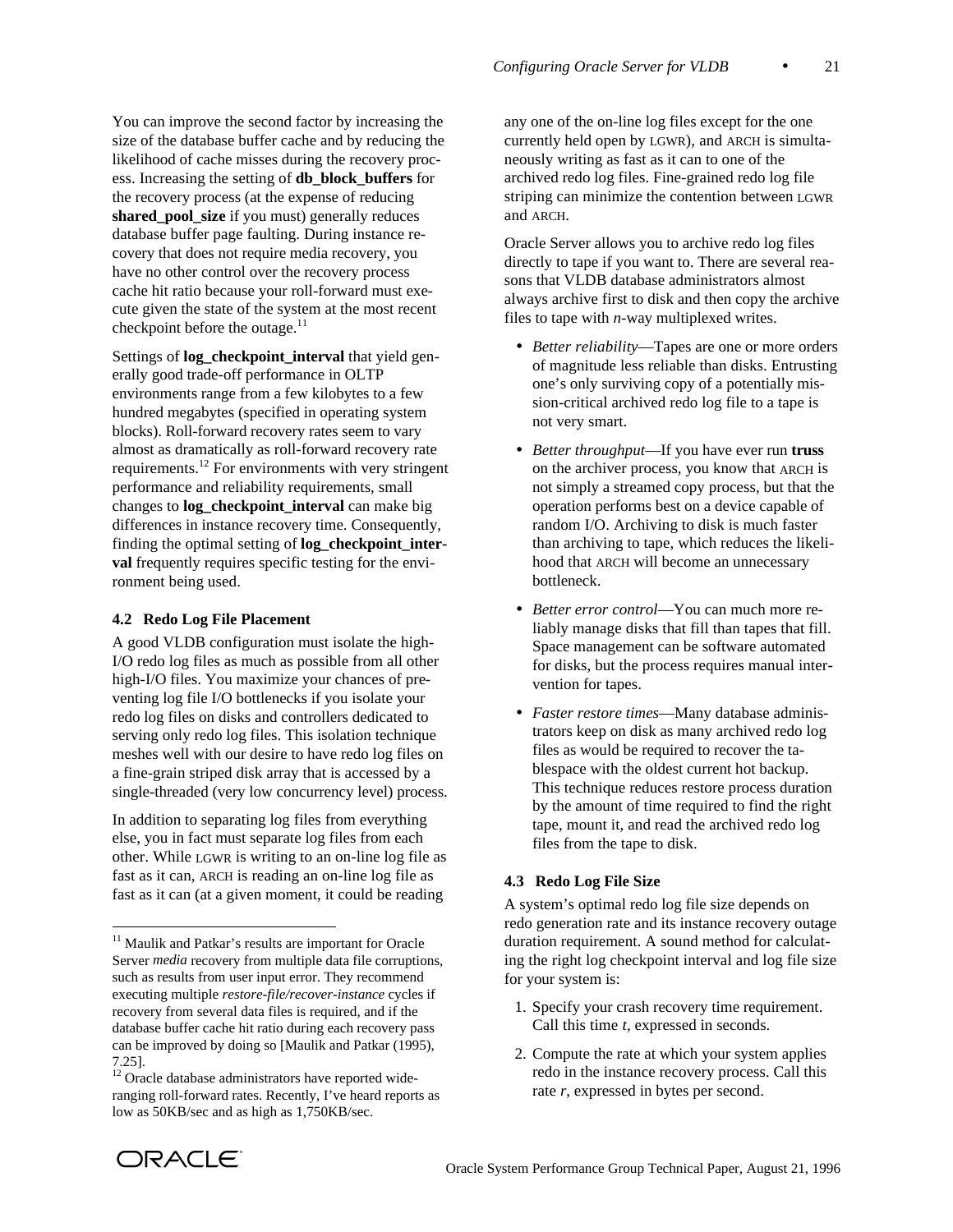- 3. Set the value of **log\_checkpoint\_interval** to  $rt/b$ , where *b* is your operating system block size in bytes.
- 4. Create your redo log files with size  $f = krt$ , for some  $k = 1, 2, 3, \dots$  (i.e., *f* is an integral multiple of *rt*).
- 5. If checkpoints begin to accumulate without completing, then you must increase the value of **log\_checkpoint\_interval**. You can determine whether you are checkpointing too frequently by comparing *background checkpoints started* with *background checkpoints completed* in **v\$sysstat**. If the values differ by more than one, then your checkpoints are not completing before newer checkpoints are started.
- 6. Choose a **log\_buffer** size of  $b = 3ns$ , where *n* is the number of disks in the disk array holding the on-line redo log files, and *s* is the disk array's stripe size in bytes. The largest write that LGWR will generally execute is roughly  $b/3 = ns$ .<sup>13</sup> Using  $b = 3ns$  then means that LGWR will seldom write more than one stripe per disk in the disk array holding on-line log files.

This method reduces the task of choosing your optimal redo log file size to the task of choosing the appropriate integral multiple *k* of your checkpoint interval size. Factors that should influence you to use larger values of *k* include:

- reduced redo log switch frequency
- simplified redo log file placement decisions
- reduced media recovery complexity because there are fewer files to handle
- reduced frequency of checkpoint busy waits and archiver busy waits

Factors that should influence you to use smaller values of *k* include:

l

- reduced outage cost associated with losing all copies of your active on-line redo  $\log$  file<sup>14</sup>
- improved flexibility in preventing *file system full* errors on the archive destination device
- reduced disaster-time data loss in standby database configurations

A general rule of thumb in sizing redo log files is that you should attempt to log switch no more frequently than about twice an hour.

# **4.4 Redo Log File Quantity**

The number of on-line redo log files you create helps determine whether checkpointing and archiving will cause transaction processing bottlenecks. Selecting the right number of redo log files helps to reduce:

- *Checkpoint busy waits*—A checkpoint busy wait occurs when LGWR attempts to log switch into a log file before the checkpoint associated with the switch out of that file has had a chance to complete.
- *Archiver busy waits*—An archiver busy wait occurs when LGWR attempts to log switch into a log file whose contents have not been successfully copied to an archived redo log file by ARCH.

Checkpoint busy waits were frequent occurrences in the days when most Oracle Server implementations used the default installer configuration of only two on-line redo log files. You can use the following process to detect and fix checkpoint busy waits:

- 1. Check **v\$session\_wait** for *log file switch (checkpoint incomplete)* events. If you have **log\_checkpoints\_to\_alert** set to **true**, then you can also search for the string "cannot allocate" in the **alert.log** file.
- 2. You can reduce checkpoint busy waits by
	- increasing the number of on-line redo log files to reduce the probability that LGWR will wrap through the circular queue of redo log files before a checkpoint has time to complete; or

-



<sup>&</sup>lt;sup>13</sup> In OLTP operations, frequent transaction commits will trigger frequent LGWR writes, and LGWR will make very small write calls. In batch operations, infrequent commits allow large amounts of unwritten redo to build up in the log buffer. If this redo accumulates quickly enough, even the event that triggers LGWR to write when its buffer is 1/3 full can motivate write calls of up to *b* bytes, where *b* is the setting of **log\_buffer**.

<sup>&</sup>lt;sup>14</sup> You should try to protect yourself from this catastrophic event by using *n*-way multiplexed hardware for storing online redo log files. If you can't afford a multiplexed hardware solution, Oracle7 allows you to mirror in software by using multiple redo log file members in a log file group.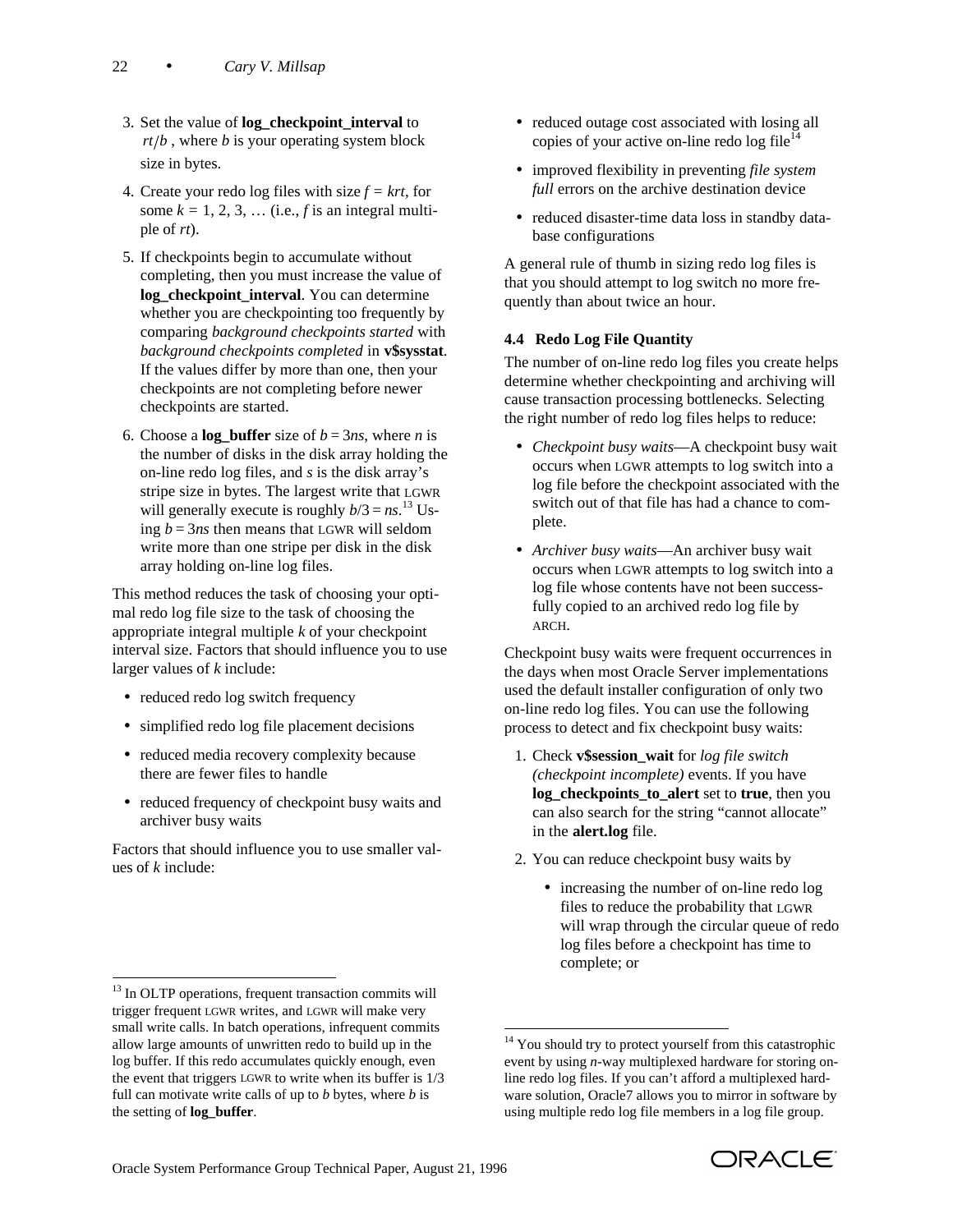

**Figure 6.** An archiver busy wait. This figure shows how a fast LGWR process can overtake a slower ARCH process to cause a performance bottleneck. Panel (a) represents the instance immediately after startup, with LGWR writing to file *A* and ARCH not yet active. In (b), LGWR has switched to file *B*, allowing ARCH to open *A* for reading. In (c), LGWR has switched to file *C*, but ARCH has not yet completed its reading of *A*. In (d), ARCH has switched to reading *B*, but in (e), LGWR has switched into *A*. In (d), lgwr attempts to switch to file *B*, but it cannot because the file is currently being archived. At this point, ARCH will prevent the completion of any **commit** requests until it switches into file *C*. If the redo generating process that is keeping LGWR so busy lasts much longer, then ARCH will persist in blocking transaction processing on the system.

- adding DBWR processes to increase the speed of checkpoints (only if you're using synchronous writes); or
- increasing the value of **db\_block\_checkpoint\_batch** to increase the speed of checkpoints; or
- reducing the value of **db** block buffers to reduce the size of a checkpoint; or
- reducing the size and number of rollback segments in the database (described in a later section).

Archiver busy waits typically occur during highvolume transaction bursts in batch processing, when the writing of redo by LGWR outpaces ARCH's ability to keep up. This causes log switch waits to be gated on the ARCH process—ARCH becomes the bottleneck for all **commit** processing in the system.

Techniques for alleviating this problem include:

- *Fine-grained striping*—Place your archived redo log files on a disk array that uses fine-grained striping to maximize ARCH throughput to the files.
- *More on-line redo log files*—Create enough online redo log files that LGWR can't wrap around to catch ARCH from behind before the burst is

finished. Think of a foot-race on a standard oval track. One way to prevent slow runners from being passed (i.e., "lapped") by faster runners is to make the track so large that the race ends before the first-place finisher has a chance to pass the last-place finisher.

 • *Multiple archivers*—Use multiple ARCH processes with Oracle Server's **alter system archive log all to …** syntax. Oracle Services consultants have prepared an assortment of UNIX tools to automate this process.

# **5. Tablespace Partitioning**

When you convert your logical data model into a physical data model, you are required to make longterm decisions about how you will partition your database segments into tablespaces. Constraints that determine how you should partition your segments into tablespaces include the following:

 • *I/O performance*—Each tablespace should contain segments whose I/O concurrency and I/O size characteristics are similar, to facilitate disk array size and stripe size selection. Grouping read-only segments into read-only tablespaces reduces backup and recovery data transfer volumes and reduces PCM lock maintenance.

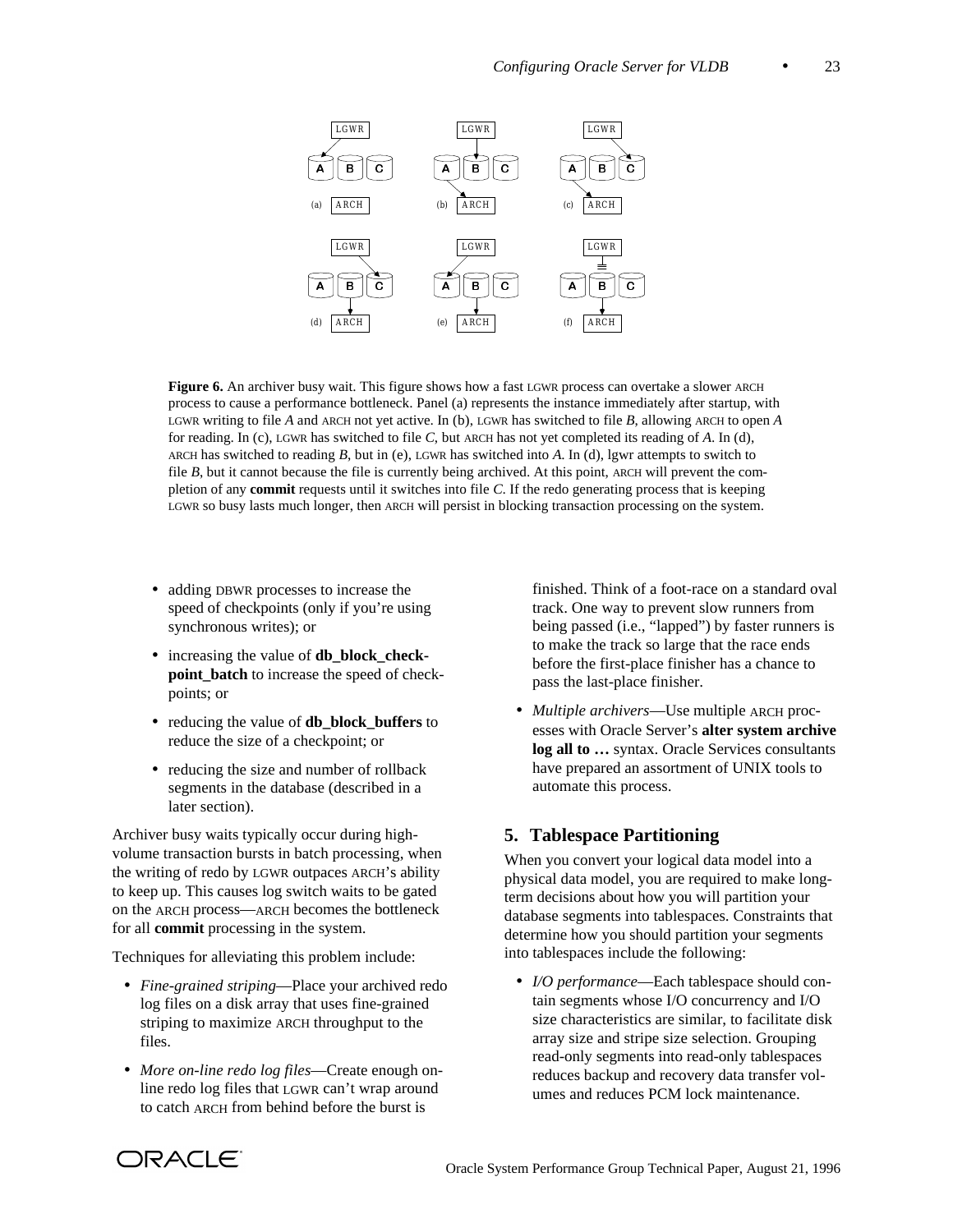Separating frequently written segments from infrequently written segments yields flexibility in hot backup procedure construction.

- *Outage resilience*—Small tablespaces allow offline tablespace maintenance with minimal application outage. The **system** tablespace cannot be taken off-line, and it cannot be dropped and recreated, so keeping as few segments there as possible minimizes the need for database downtime. Isolating rollback segments into as few tablespaces as possible reduces outage frequency, because any tablespace containing an on-line rollback segment cannot be taken off-line. Storing referentially related segments in small groups of tablespaces maximizes your ability to exploit the tablespace point-in-time recovery feature scheduled for Oracle8.
- *Space management*—Isolating segments with short lifespans minimizes the impact of tablespace free space fragmentation that can block Oracle Server extent allocation. VLDB administrators profit from using tablespace default storage parameters instead of maintaining segment sizing parameters at the segment level.
- *Quota management*—Oracle Server space quotas are administered to users by tablespace. Hence, you should assign groups of segments in one schema to a small group of tablespaces.

# **5.1 Assigning Segments to Tablespaces**

The following method will help you make good decisions about how to partition your Oracle segments into tablespaces.

- 1. Put only dictionary segments (segments owned by **sys**) in the **system** tablespace. Drop the **aud\$** table and create it in a tablespace other than **system** so that you can administer to this table's growth and shrinkage without fragmenting the **system** tablespace. Some experts recommend editing **sql.bsq** (only lines below the // token in the file) to modify the location and storage parameters for the dictionary tables containing stored procedures and triggers. Secure the full cooperation of your Oracle Worldwide Support representative before you attempt to edit **sql.bsq**.
- 2. Create two or more tablespaces devoted exclusively to temporary segments. Create a program that will allow you to switch your users' temporary tablespace settings quickly to the names of on-line tablespaces other than **system** in the

event of temporary tablespace media outage [To (1995), 6.12].

- 3. Create one or more tablespaces devoted exclusively to rollback segments. Do not place a rollback segment in any tablespace other than one designed exclusively for rollback segments.
- 4. Isolate transient application segments with short lifespans in as few tablespaces as possible. Do not place a transient application table or index in any tablespace other than one designed exclusively for transient segments.
- 5. Exploit every opportunity to isolate read-only segments into tablespaces that contain read-only segments exclusively. Then operate these tablespaces in read-only mode.
- 6. Categorize your remaining segments by size. Store only similar-sized segments in a given tablespace.
- 7. Limit the maximum size of a tablespace to about 10GB. Small tablespaces incurring file outage can be taken off-line with potentially limited impact to database availability. Large tablespaces are much more likely to cause database application outage for a file outage event. Using small tablespaces will enable parallelization when tablespace point-in-time recovery becomes available in a future release of Oracle8.
- 8. If you are using fine-grained striping for data files, then it is not necessary to separate indexes from data to distribute I/O load across disks. However, if your operational procedures include periodic index rebuilds, you may want to consider isolating indexes into their own tablespaces to minimize the possible impact of tablespace free space fragmentation caused by the **drop index**.

# **6. Storage Parameters**

Storage parameters have long been a hot topic because many Oracle DBAs believed that it was important to try to make each of their database segments use no more than one extent. More and more people have learned that multiple extents bear negligible performance impact upon all Oracle DML operations. The time spent "compressing" tables and

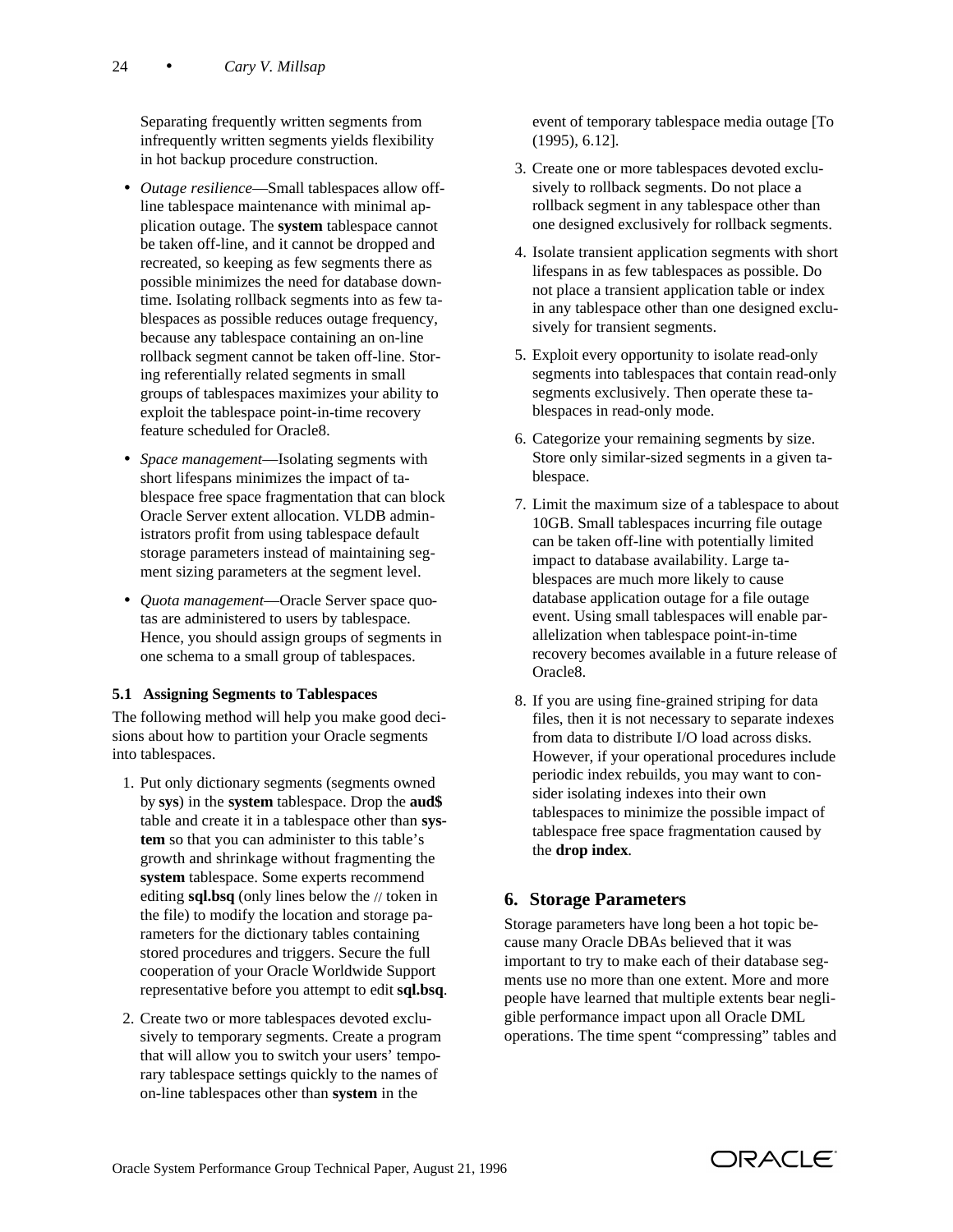indexes into one extent was generally time that could have been spent elsewhere for greater gain.<sup>15</sup>

### **6.1 Maxextents**

The real reason that DBAs must pay attention to storage parameters is that the maximum allowed value of **maxextents** is limited in pre-7.3 releases by the value of **db\_block\_size**. The threat that an application could fail with a *max # extents reached* error focused database administrators' attention on fitting their segments into a limited number of extents. With the **maxextents unlimited** capability of Oracle Server Release 7.3, this **maxextents** threat goes away.

Ironically, with VLDB, storage parameters are important for precisely the opposite of the original historical reason. With VLDB, there are several cases in which you *want* your segments to be stored in more than one extent.

- Using multiple extents allows reclamation of tablespace free space with the **truncate … drop storage** command.
- You *want* rollback segments to have multiple extents to minimize system load generated by dynamic extent allocation and deallocation [Millsap (1995b)].
- You want the ability to purchase disk hardware as your system grows, and Oracle's ability to grow segments dynamically as required suits this goal.
- Proper use of multiple extents helps reduce false pinging in Oracle Parallel Server implementations.
- You *want* tablespace pre-fragmentation in any tablespace containing temporary segments or rollback segments, to minimize extent allocation overhead.

#### **6.2 Storage Parameter Attributes**

Good Oracle Server VLDB storage parameters have the following attributes:

 • *Database block size multiples*—All extent sizes are integral multiples of the database block size. Oracle will always round extent sizes to whole blocks, so you might as well ask for the size

you're going to get. For example, **10K** is a silly value for **initial** in a database with 8KB Oracle blocks. Initial extents in an 8KB-block database will be allocated at least 16KB of space, regardless of what you ask for.

- *File size divisors*—All extent sizes should be integral divisors of your usable data file size. This enables you to fit extents nicely into data files with no space waste.
- *Small number of extent sizes*—The number of distinct extent sizes in a given tablespace should be small; for example, only one. If there is more than one extent size in a tablespace, then all those extent sizes are integral multiples or divisors of each other.

The picture below shows two data files with two extents allocated within each. The tiny region at the beginning of each data file represents the data file overhead associated with each data file.<sup>16</sup>



In this example, the big extents *B1*, *B2*, and *B3* are sized so that each data file can contain exactly two extents with no space waste. The data file called **abc01.dbf** contains exactly two of these big extents, which fill the file nicely. In **abc02.dbf**, Oracle Server allocated a small extent, denoted here as *S1*, in the same datafile with the big extent *B3*. The remaining free space, labeled *F1* here, is quite large almost half the data file—but not large enough to contain a standard large extent the size of *B1*, *B2*, and *B3*.

The *S1* extent is a space waste irritant because its size is different from the size of *B3*, which left the huge wasted chunk of free space (*F1*) in the tablespace. The fact that the size of *S1* is not an integral divisor of the size of *B3* means that *F1* is an odd size that makes it even more difficult for another extent to use all of the free space in **abc02.dbf**.



-

<sup>&</sup>lt;sup>15</sup> As people learn this, they discover that if they can get better DML performance from "compressing" the segment, they could have gotten the same improvement by better managing the multi-extent segment [Millsap (1995b)].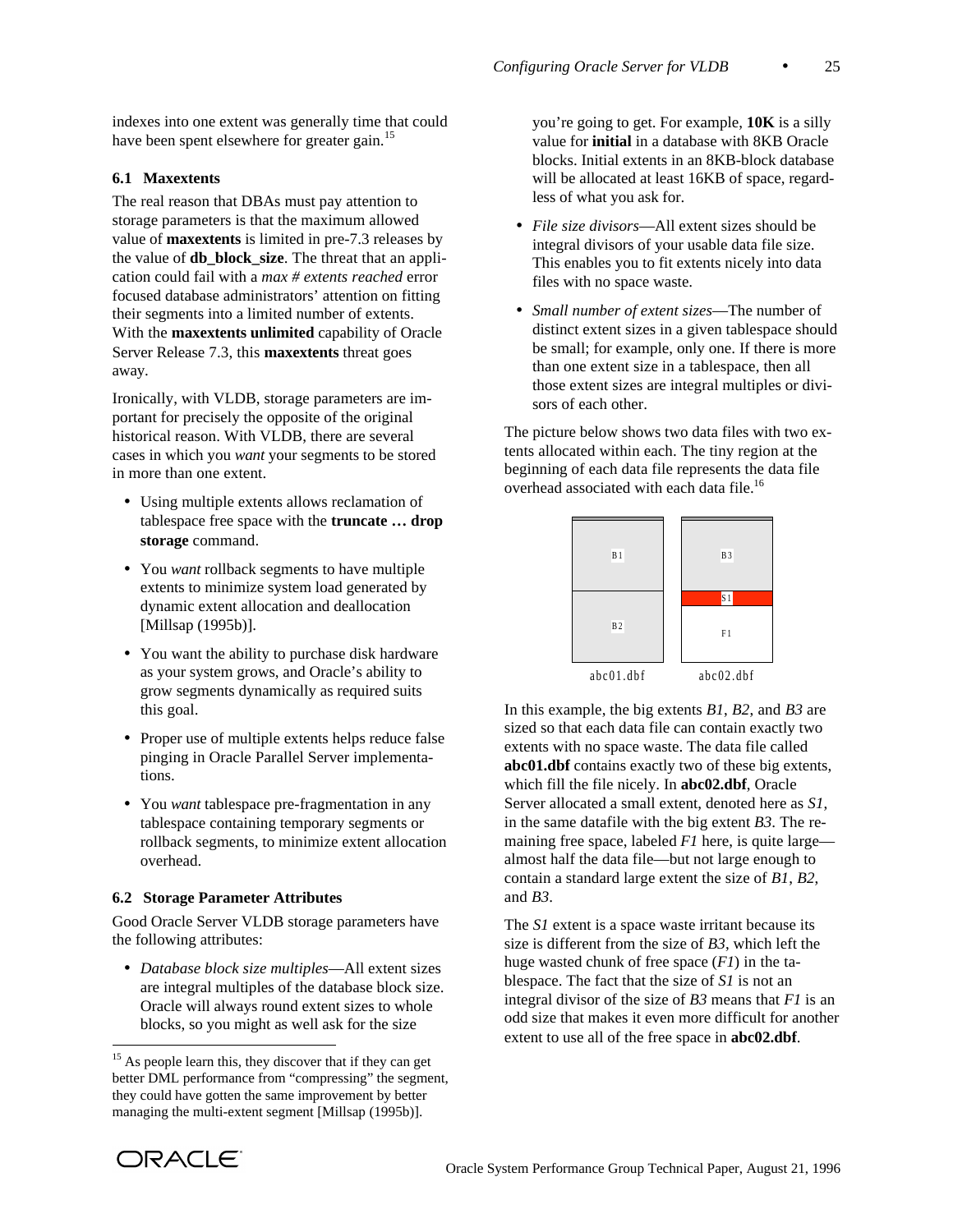To understand the true impact of this type of problem on VLDBs, you need to understand that the number of data files in an Oracle7 VLDB is bound to be several hundred, and in Oracle8, this number will grow to several thousand. A problem that requires one hour of database administrator time in a 5GB database with 20 data files will require 30 hours or more to repair in a 100GB database with 600 data files. The combination of bigger problems and tougher availability requirements in VLDB environments will completely overwhelm a database administrator unless you can implement standards like the ones we're discussing here.

In tablespaces containing smaller segments, you may want to use more than one extent size (to preserve space, to reduce the number of data files in your database, to reduce the number of changes to your prepackaged applications, etc.). If you must use more than one extent size in a tablespace, use extent sizes that are multiples and divisors of each other to maximize the reusability of your space.

If you must administer storage parameters for individual database segments, you should use the Oracle Designer/2000 storage management capabilities, or you can buy or build an Oracle Forms or Oracle Power Objects based application to administer storage parameters. A good tool will keep you out of SQL\*Plus. It will allow you to assign a name to each distinct combination of **initial**, **next**, and **pctincrease** values and manipulate storage parameters by name instead of by value.

### **6.3 Selecting Storage Parameters**

The following procedure will help you to choose storage parameters for your VLDB that suit the constraints described above.

 1. Compute the size of the usable space available in your data files (choosing standard sizes for your data files, as recommended earlier, simplifies this task). The most direct way to do this is to query the **dba\_free\_space** dictionary view immediately after creation of your data files.

```
select
  blocks, bytes
from
   dba_free_space
where
   file_name='filename'
```
-

 You can forecast the size of your usable data file space if you know your data file size by using a table like the one shown below.

| Oracle<br><b>Blocks</b> | <b>Bytes</b>     | Description                 |
|-------------------------|------------------|-----------------------------|
|                         |                  |                             |
|                         |                  | 8,192 Oracle database block |
|                         |                  | size                        |
| 262,144                 | 2,147,483,648    | data file size reported     |
|                         |                  | by the O/S                  |
| 2                       |                  | overhead per data file      |
|                         |                  | $(ufs=1, raw=2)$            |
| 262,142                 | 2, 147, 467, 264 | usable data file size       |

 If you use this model, validate your forecasts with the **dba\_free\_space** query shown above.

- 2. For each tablespace, set the default storage parameters to the following values:
	- Set **initial** to a number that is both an integral multiple of the database block size and an integral divisor of your usable file size.
	- Set **next** equal to the value of **initial**.
	- Set **pctincrease** to **0**.

 The tables below show two different sets of storage parameters that fit these constraints. Each storage parameter set contains a two-block extent size to use for very small reference tables, and the remaining storage parameters are computed by calculating the extent sizes required to split the data file into *k* equal-sized chunks. The differences in these two tables are in the numbers chosen for *k*. One uses powers of four, and the other uses powers of ten.

| n              | $k=4^n$ | Extent Size in<br>Oracle Blocks | initial, next<br>Value |
|----------------|---------|---------------------------------|------------------------|
| *              | 131,071 | $\mathfrak{D}$                  | 16,384                 |
| 8              | 32,768  | 7                               | 57,344                 |
| 7              | 16,384  | 15                              | 122,880                |
| 6              | 4,096   | 63                              | 516,096                |
| 5              | 1,024   | 255                             | 2,088,960              |
| 4              | 256     | 1,023                           | 8,380,416              |
| 3              | 64      | 4,095                           | 33,546,240             |
| $\overline{c}$ | 16      | 16,383                          | 134,209,536            |
| 1              | 4       | 65,535                          | 536,862,720            |
| 0              | 1       | 262,142                         | 2,147,467,264          |

<sup>&</sup>lt;sup>16</sup> The amount of data file overhead is one Oracle block if you're using the UNIX file system; it's two Oracle blocks if you're using raw devices.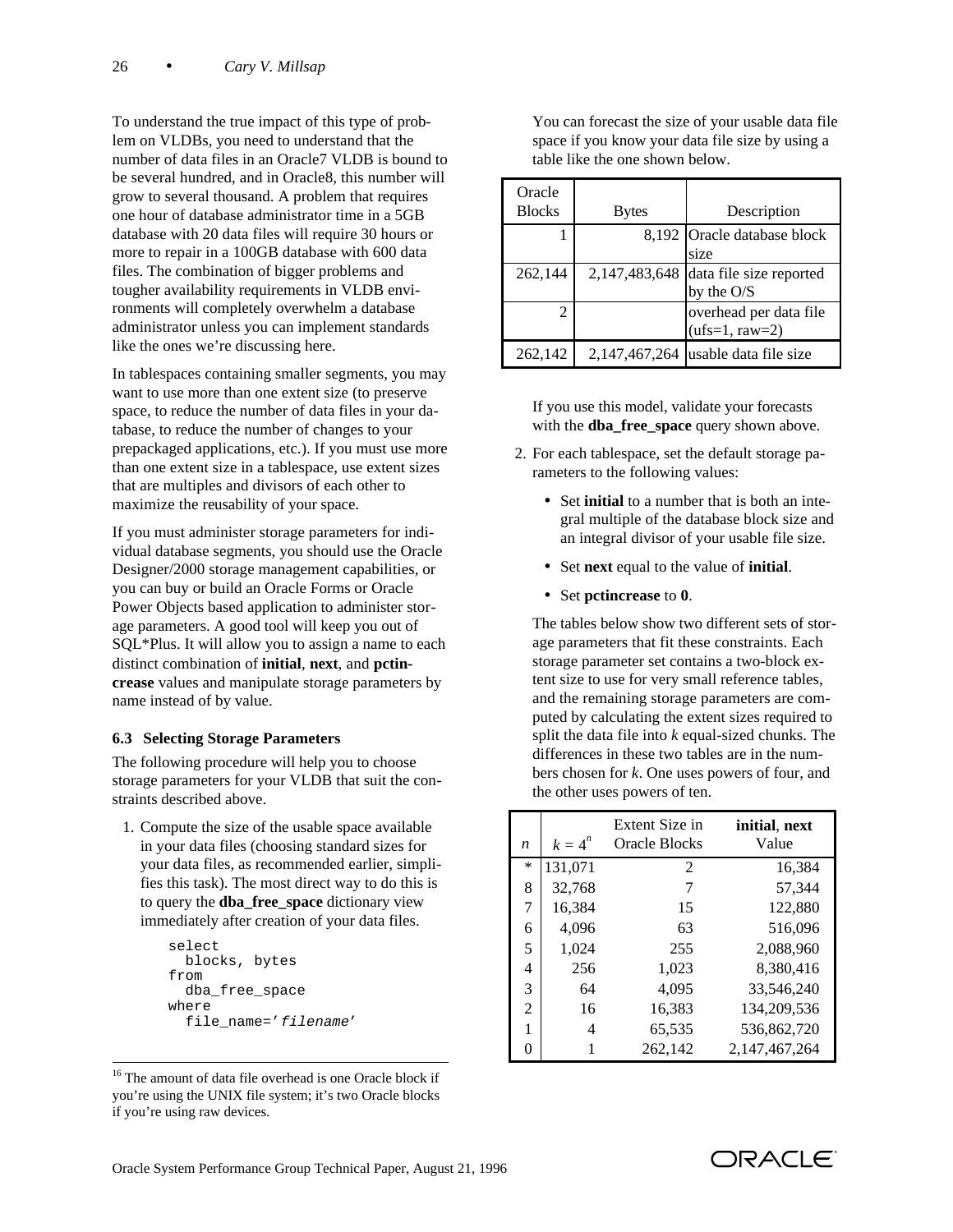| n      | $k = 10^n$ | Extent Size in<br>Oracle Blocks | initial, next<br>Value |
|--------|------------|---------------------------------|------------------------|
| $\ast$ | 131,071    | $\mathcal{L}$                   | 16.384                 |
| 4      | 10,000     | 26                              | 212,992                |
| 3      | 1,000      | 262                             | 2,146,304              |
| 2      | 100        | 2,621                           | 21,471,232             |
| 1      | 10         | 26,214                          | 214,745,088            |
| 0      |            | 262,142                         | 2,147,467,264          |

- 3. Allow segments to inherit their default storage parameters whenever possible. Optimally, there will be only one distinct combination of **initial**, **next**, and **pctincrease** storage parameter values in each tablespace. For each segment not allowed to use its tablespace's default storage parameters, set individual storage parameters as follows:
	- Set **initial** to a number that is both an integral multiple of the database block size and an integral divisor of your usable file size.
	- Set **next** equal to the value of **initial**.
	- Set **pctincrease** to **0** for large segments, and to **0** or **100** for smaller segments.
- 4. For each segment, set the other storage parameters, such as **pctfree**, **pctused**, **initrans**, and **maxtrans**, individually.

If you were to use only storage parameters from the  $k = 10^n$  table in a database with the file size shown earlier, then you would find only six distinct storage parameter sets in the entire database:

```
select distinct (
  initial_extent||','||
  next_extent||','||
  pct_increase
) "initial,next,pctincrease"
from dba_segments
initial,next,pctincrease
------------------------
16384,16384,0
212992,212992,0
2146304,2146304,0
21471232,21471232,0
214745088,214745088,0
2147467264,2147467264,0
```
# **7. Rollback Segments**

Rollback segments are data structures that Oracle Server uses to provide the following services:

- *Read consistency*—Rollback segments contain transaction undo information. Oracle Server uses undo to construct read consistent queries on blocks that are undergoing active on-line modification during the query.
- *In-flight transaction rollback*—The same undo information is what allows Oracle Server to provide data integrity after unscheduled instance outage and user-requested roll-back of uncompleted transactions.

A rollback segment is a circular queue of Oracle database blocks into which foreground Oracle Server processes write undo entries during transaction execution. The following drawing shows an Oracle rollback segment with eight extents, each of which contains four Oracle database blocks. The block shown in the center of the drawing is the rollback segment header block. The arrow pointing to the beginning of the third block in the second extent denotes the location to which the next undo write will take place in this rollback segment. This socalled "write pointer" sweeps the rollback segment in a clockwise direction, reusing rollback segment blocks as the pointer wraps around.



### **7.1 Rollback Segment Size**

The key constraints for sizing rollback segments properly are:

- *Small enough to cache*—Rollback segment blocks page in and out of the SGA by the same LRU rules that govern other database blocks. Large rollback segments dirty large portions of the database block buffer cache, and they flush out large numbers of other blocks (like index branch blocks) that improve application performance. The increased buffer cache page faulting incurred by large rollback segments not only reduces your system's cache hit ratio, it also dramatically increases the CPU and I/O loads generated by checkpoints.
- *Large enough for large transactions*—If your application executes large transactions that generate hundreds of kilobytes of undo between

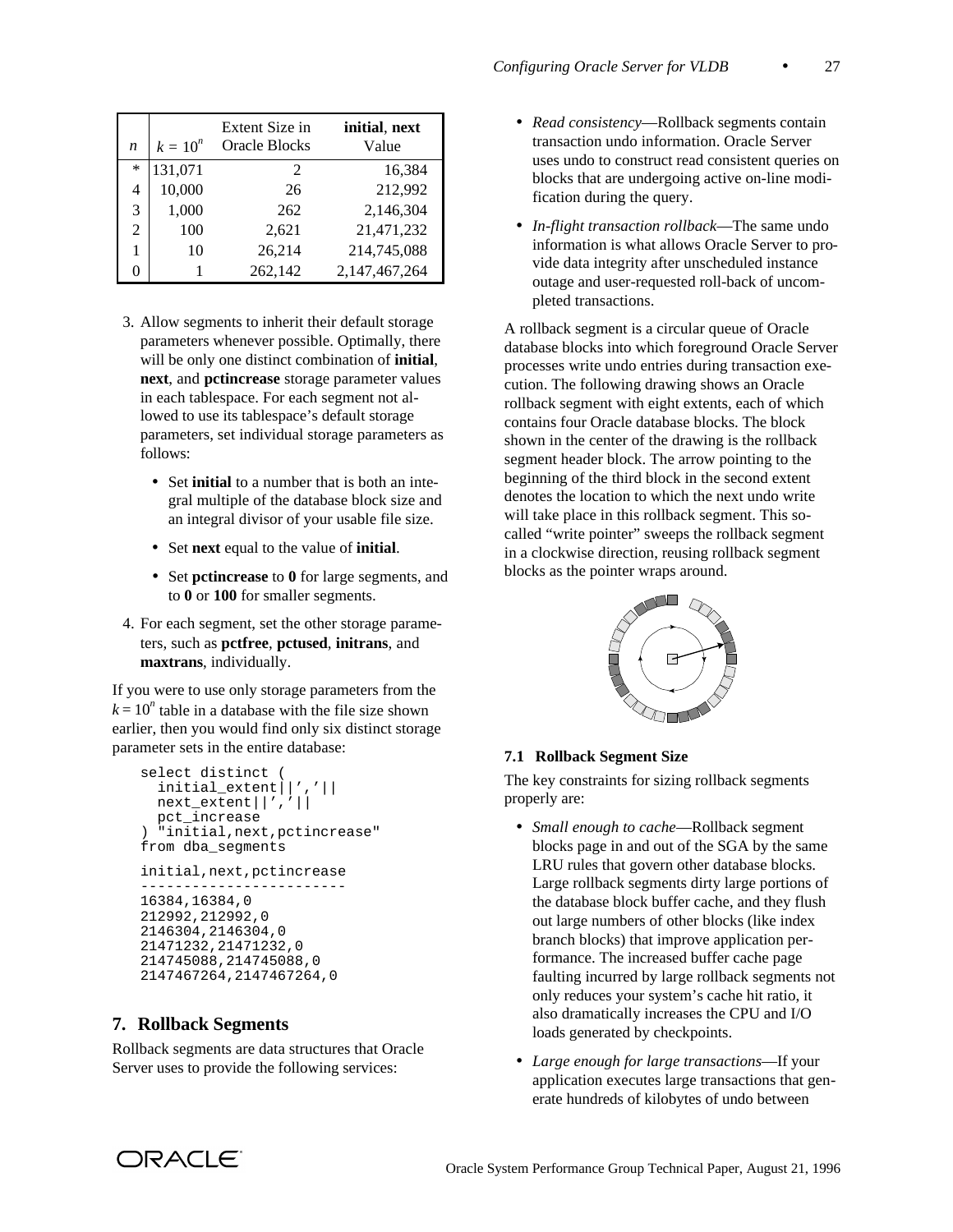commits, then you're stuck having at least one rollback segment on your system large enough to hold the undo generated by your largest transaction. Otherwise, the transaction will fail.

Oracle7 provides two capabilities that dramatically reduce the complexity of rollback segment administration compared to some of the hard work we once did with Oracle6: (1) rollback segment growth and shrinkage, and (2) the ability to take a rollback segment on-line or off-line without halting the instance. Even with these features, a big database administration challenge for some people remains the maintenance of rollback segments for mixed OLTP and batch processing. The key tools for minimizing negative impacts of rollback segment maintenance upon performance are:

- *Application design*—Design programs that do large amounts of DML (especially inserts) so that they exploit Oracle7.3's unrecoverable DML capabilities wherever possible. For transactions that must be executed through the standard SQL engine, design your application to perform frequent interim commits. If you can't do this, then at least direct large transactions' undo to a specifically denoted large rollback segment using the **set transaction use rollback segment** syntax.
- *Job scheduling*—If you must run batch programs that do a lot of DML without interim commits (e.g., with a pre-packaged application that you cannot customize), then schedule your batch jobs so that their undo generation will not compete with high concurrency activity in the SGA. To minimize consistent-mode read performance overhead and to prevent *snapshot too old* errors, you must also schedule long-running query jobs to run at times when concurrent DML activity is not occurring on the queried segments.

You can use the following method to size your rollback segments optimally for your system.

 1. Make all of your on-line rollback segments the same size. You may wish to keep a few specially sized rollback segments off-line to use in special time windows dedicated to batch processing. If you do this, then at the beginning of the batch window, you will take your small OLTP rollback segments off-line and bring your batch rollback segments on-line. You'll run your batch and then reverse the setup process to prepare your database for the next window's OLTP activity.

- 2. Select the rollback segment size that is just large enough to contain the undo for some small number *k* of simultaneous executions of the largest transaction that you will execute in the window when this rollback segment is on-line. The criterion for selecting *k* is to minimize the number of blocks in the buffer cache dedicated to rollback segment storage. If your largest transaction generates less than about a database block of undo, then choose  $k = 4, 5, \ldots, 10$ . If your largest transaction generates hundreds of kilobytes of undo, then choose  $k < 4$ , and have a talk with the people who designed your application.
- 3. Set the **minextents** value between **8** and **20** for each rollback segment, and set **optimal** to the appropriate value to ensure that rollback segments do not shrink below eight (or twenty) extents. Note that having this large a value of **minextents** implies that your rollback segment extents will be very small. Using multiple extents in rollback segments reduces the frequency of segment growth and shrinkage events [Millsap (1995b)].

# **7.2 Rollback Segment Quantity**

The constraints on rollback segment quantity are similar to the constraints on rollback segment size:

- *Few enough to remain cached*—Having too many rollback segments has the same ill effects on SGA page faulting and checkpoint processing as having rollback segments that are too large.
- *Many enough to avoid contention*—Having too few rollback segments causes contention on the Oracle Server *transaction table* that is stored in a rollback segment's header block. You can detect rollback segment contention by finding a non-zero number of *undo header waits* in the **v\$waitstat** dynamic performance table.

Thus, you must create enough rollback segments to prevent undo header waits, but never more than your instance's maximum number of concurrently active transactions. You can estimate the number of rollback segments your system will require if you do not yet have operational measurements on the application, by using the following process.

1. Choose a confidence interval *C*, where  $0 < C < 1$ , for your prediction. For example, if you want a 90-percentile estimate, then choose  $C = 0.90$ .

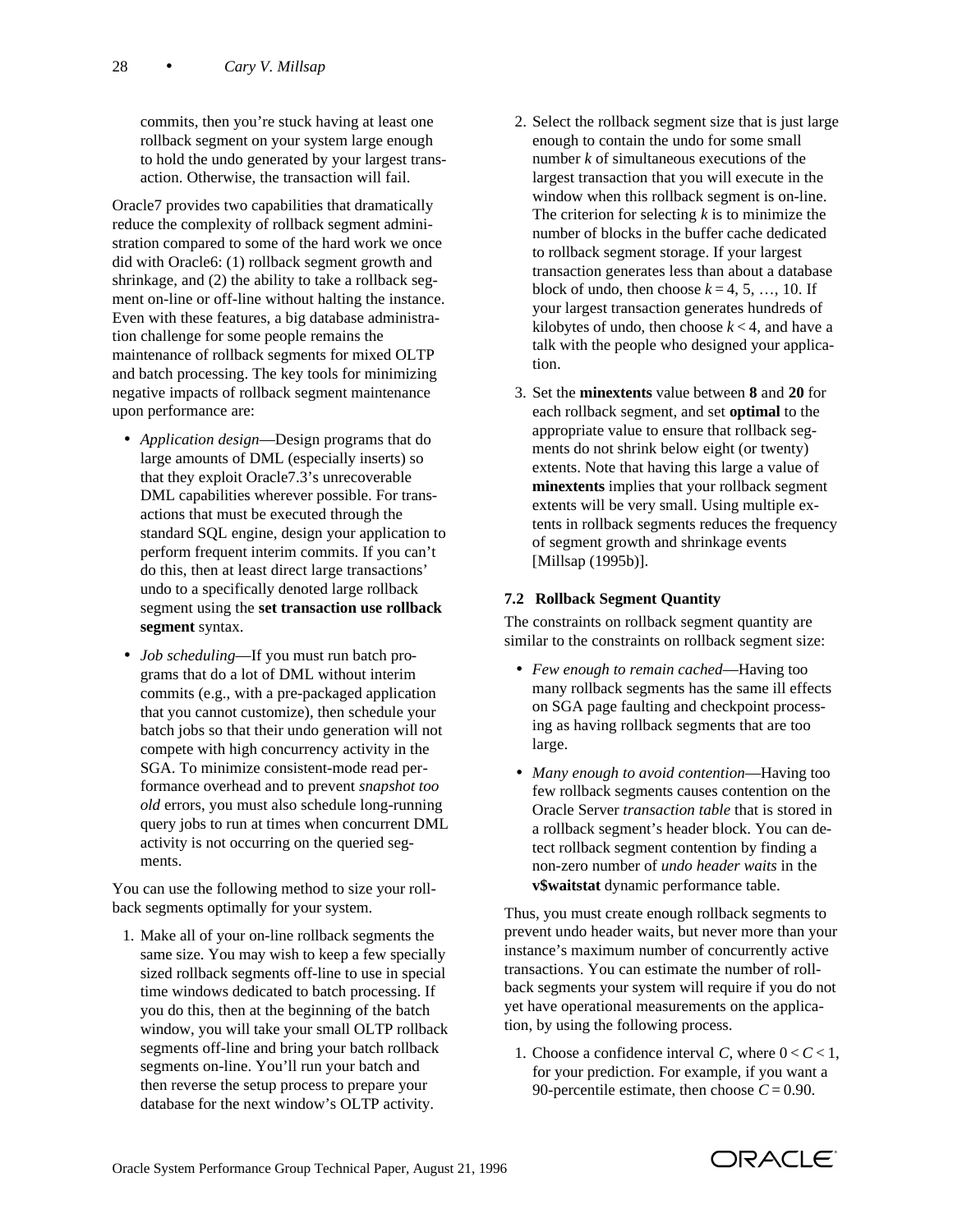| $n = 170$ , $p = 0.05$ |                        |       |  |
|------------------------|------------------------|-------|--|
| $\mathcal{X}$          | $P(X=x)$ $P(X \leq x)$ |       |  |
| $\theta$               | 0.000                  | 0.000 |  |
| 1                      | 0.001                  | 0.002 |  |
| $\overline{2}$         | 0.006                  | 0.008 |  |
| 3                      | 0.019                  | 0.027 |  |
| $\overline{4}$         | 0.042                  | 0.069 |  |
| 5                      | 0.074                  | 0.143 |  |
| 6                      | 0.106                  | 0.249 |  |
| 7                      | 0.131                  | 0.381 |  |
| 8                      | 0.141                  | 0.521 |  |
| 9                      | 0.133                  | 0.655 |  |
| 10                     | 0.113                  | 0.768 |  |
| 11                     | 0.086                  | 0.854 |  |
| 12                     | 0.060                  | 0.915 |  |
| 13                     | 0.039                  | 0.953 |  |
| 14                     | 0.023                  | 0.976 |  |
| 15                     | 0.012                  | 0.988 |  |
| 16                     | 0.006                  | 0.995 |  |
| 17                     | 0.003                  | 0.998 |  |
| 18                     | 0.001                  | 0.999 |  |
| 19                     | 0.001                  | 1.000 |  |
| Total                  | 1.000                  |       |  |

**Figure 7.** Estimating the required number of online rollback segments for OLTP. In this example, if we have 170 concurrent users, each of whom executes one 3-second transaction once a minute, then having 12 rollback segments will provide one rollback segment per concurrently active transaction 90% of the time. This table was created in Excel using the **binomdist** function.

- 2. Estimate the expected number of active users on the system at a peak load time. Call this number *n*.
- 3. Estimate the probability that any one transaction will be active at an arbitrarily chosen moment. Call this probability *p*.
- 4. Find the smallest value of *x* for which

$$
P(X \le x) > C
$$

where

$$
P(X \le x) = \sum_{k=1}^{x} P(X = k),
$$

and  $P(X = x)$  is Bernoulli's binomial distribution function, defined as

$$
P(X = x) = \frac{n!}{x!(n-x)!} p^{x} (1-p)^{n-x}.
$$

 If you have Excel or a similar tool, you can find the value of *x* very easily, as shown in Figure 7.

 5. After your system operates for a while, you can fine-tune your number of rollback segments by monitoring **v\$waitstat**. If you have *undo header waits*, you can solve the problem by adding rollback segments. If you do not have undo header waits, then you may be able to drop one or more rollback segments without impacting system performance.

### **8. Conclusions**

To implement Oracle Server successfully for very large databases, you must know your requirements, and you must know your technology. In this paper, I have identified several configuration issues that can prevent a system from ever achieving the expectations that have been placed upon it. At the same time, I have tried to provide a structured way of thinking about technology to highlight the trade-off decisions that ultimately determine what you really want your requirements to be.

There is no single perfect general configuration for VLDB, because different owners of different systems will always have different goals and priorities. The contribution I have tried to make is to identify the Oracle Server architect's most important trade-off constraints and give the reader some accurate information to help make wise decisions in the pursuit of his or her perfect system.

#### **Acknowledgments**

My sincerest thanks go to the following friends for their time and enlightening comments: Dominic Delmolino, Greg Doherty, Tim Gorman, Todd Guay, Deepak Gupta, Gary Hallmark, Andrew Holdsworth, Phil Joel, Anjo Kolk, Mark Pavkovic, Richard Powell, Lyn Pratt, Willis Ranney, Craig Shallahamer, Hank Tullis, Hugh Ujhazy, Peter Utzig, Mitch Wallace, and Graham Wood.

#### **References**

CHEN, P.; LEE, E.; GIBSON, G.; KATZ, R.; PATTERSON, D. 1994. "RAID: high-performance, reliable secondary